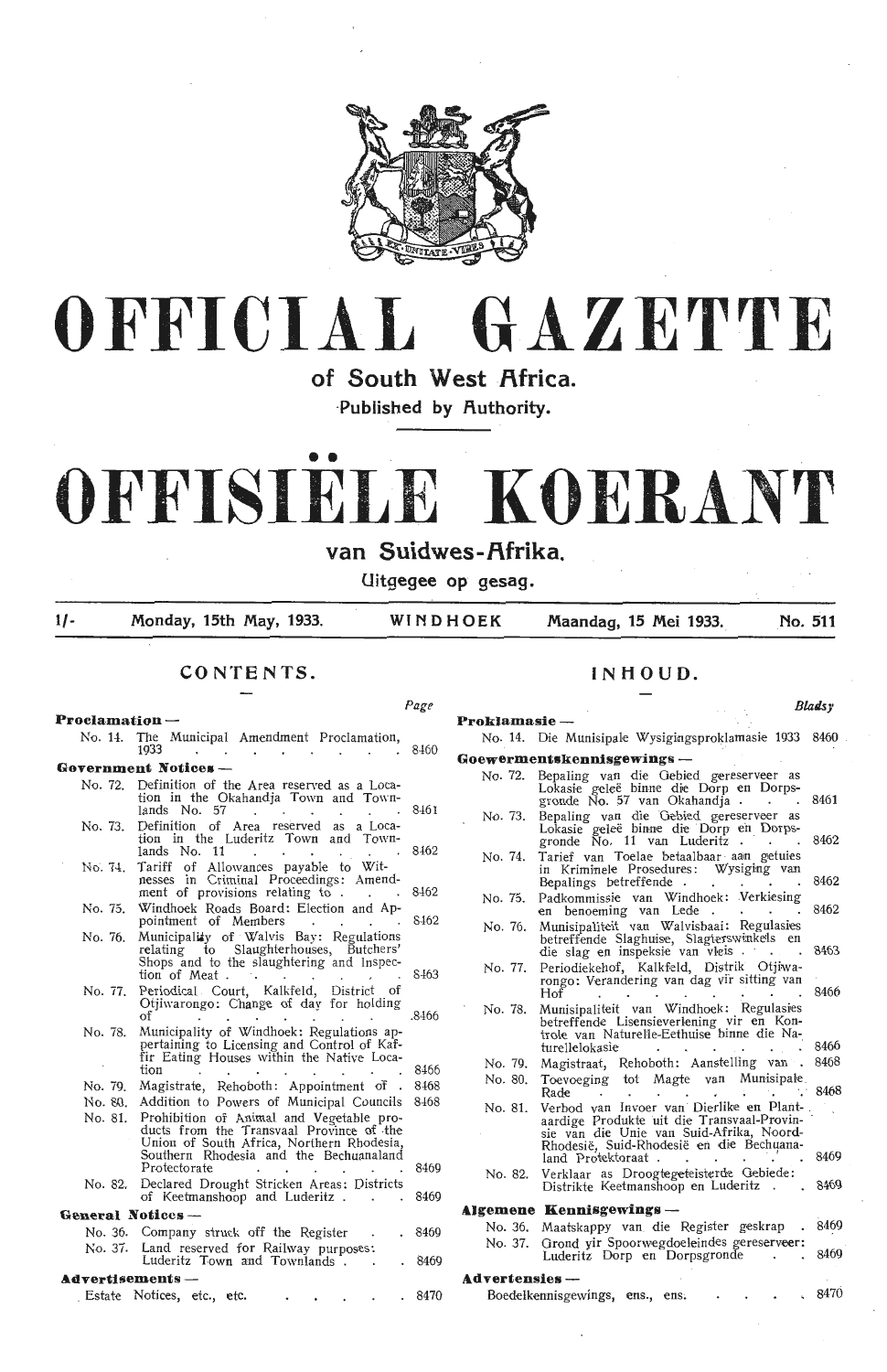#### By HIS HONOUR DAVID GIDEON CONRADIE, ADMINISTRATOR OF SOUTH WEST AFRICA.

#### No. 14 of 1933.]

WHEREAS it is expedient to amend the law relating to municipalities;

NOW THEREFORE, under and by virtue of the powers in me vested, I do hereby proclaim, declare and make known<br>as follows:—

1. In this Pmclamation the expression "the principal law" means the Municipal Proclamation, 1920 (Proclamation No. 22 of 1920), as amended from time to time.

2. Section *twenty-four* of the principal law is hereby amended by the insertion of the words "(including recognised school hostels)", after the words "public schools" occurring in paragraph (c) thereof.

3. Section *twenty-five* of the principal law is hereby amended by the deletion of the words occurring after the words "water or light shall" in sub-section (3) thereof, and the substitution therefor of the words "be recoverable against<br>the occupier of the property at the time the rate was levied<br>or service performed or supply given".

4. (1) Section *twenty-seven* of the principal law is hereby deieted and the following section substituted therefor.

> " 27. Subject to the provisions of sub-section **(2)** of section *forty-four* of the Deeds Registries Act, 1918 (Act No. 13 of 1918) of the Parliament of the Union of South Africa, as applied to this Territory by section *one* of the Deeds Registrv Proclamation, 1920 (Proclamation No. 8 of 1920),<br>no transfer of any immovable property within any municipality shall be registered in the deeds offioe until the town clerk has certified, by means of an endorsenwnt on the power of attorney to effect transfer, or the transfer duty receipt to be filed herewith, or by a special certificate to that effect that all rates due in respect of such property for any period or periods prior to the first day of July, 1925, and for a period of two years immediately preceding the date of application for transfer have been paid to the Municipality. If the town clerk is not able to identify or traoe any property as appearing on the municipal valuation roJ!l, he shall be bound to give a certificate that he cannot identify or trace such property, and thereupon the transfer of such property shall not be prohibited by reason of the provisions of this section. No charge, other than the cost of any stamp required to be affixed thereto by law, shall be made for any<br>certificate or voucher issued in terms of this section."

(2) Nothing herein contained shall be deemed to alter the effect of sub-section (4) of section *eighty-eight* of the Insolvency Ordinance, 1928 (Ordinance No. 7 of 1928).

5. (1) Section *thirty-four* of the principal law is hereby amended by the deletion of the word "three" occurring therein, and the substitution therefor of the word "five".

(2) In the case of municipalities in respect of which a valuation roll is in force at the date of commencement of this Proclamation, the next general valuation shall, notwithstanding anything in the said section contained, be made upon the expiration of five years from the date of the valuation to which such roll relates, and such roll shall continue in force until the adoption of a new roll at such next general valuation.

6. Section *twenty-two* of the Municipal Amendment Proclamation, 1922, is hereby amended by the deletion of the words "the non-payment of rates, or" occurring in subparagraph (ii) of paragraph (e) of sub-section  $(1)$  thereof.

#### **PROii:LAMASIE**

#### DEUR SY EDELE DAVID GIDEON CONRADIE, ADMINISTRATEUR VAN SUIDWES-AFRIKA.

No. 14 van 1933.]

NADEMAAL dit wenslik is om die wet betreffende munisipaliteite te wysig;

SO IS DIT dat ek, ingevolge en kragtens die bevoegdhede my verleen hierby proklameer, verklaar en bekend-<br>maak as volg:—

1. In hierdie Proklamasie beteken die uitdrukking "die hoofwet" "De Municipale Proklamatie 1920" (Proklamasie No. 22 van 1920), soos van tyd tot tyd gewysig.

2. Artikel *vier-en-twintig* van die hoofwet word hierby gewysig deur invoeging van die woorde "(benevens erkende schoolkosthuizen )", na die woorde "openbare scholen" wat in paragraaf (c) daarvan voorkom.

3. Artikel *vyf-en~twintig* van die hoofwet word hierby gewysig deur die skrapping van die woorde wat na die woorde "of voor water en lichtverschaffing, zal" in subartikel (3) daarvan voorkom en die vervanging daarvan deur die woorde "verhaald warden op de bewoner van het eigendom op de tijd dat de belasting geheven was of de diensten of leverantie gedaan."

4. (1) Artikel *sewen-en-twintig* van die hoofwet word hierby geskrap en deur die volgende artikel vervang:-

" 27. Onderhewig aan de bep'alingen van subartikel (2) van artikel *vier-en-veertig* van de Registratie van Akten Wet 1918 (Wet No. 13 van 1918) van het Unie Parlement, zooals op dit Gebied toegepast door artikel een van de Registratie van Akten Proklamatie 1920 (Proklamatie No. 8 van 1920), mag geen overdracht van enig onroerend eigendom binnen enige municipaliteit in het registratiekantoor van akten geregistreerd worden alvorens de stadsklerk door een endossement op de volmacht tot overdracht of de quitantie voor de overdrachtsbelasting, die daarmede op rekord gebracht moet warden, of door ,een speciaal certifikaat ten dien einde verklaart dat alle belastingen betaalbaar ten aanzien van<br>zoodanig eigendom voor enig tijdperk of enige tijdperken voor de eerste dag van Julie 1925 en<br>voor een tijdperk van twee jaren, welke de datum<br>van verzoek voor overdracht onmiddellijk voor-<br>afgaan aan de municipaliteit betaald zijn. Indien de stadsklerk niet in staat is enig eigendom zooals op de municipale taxatie rol vermeldt te identifieeren of op te sporen, moet hij een cerlifikaat geven meldende dat hij zoodanig eigendom niet kan identifieeren of\_ opsporen en daarna zal de overdracht van zoodanig eigendom niet wegens de bepalingen van dit artikel verboden worden. Voor enig certifikaat of bewys overeenkomstig dit artikel uitgereikt, mag geen ander bedrag in rekening gebracht worden dan de kosten van<br>enige zegel die volgens wet daarop geplakt moet worden."

(2) Oeen bepaling hiervan mag geag word as 'n ver- andering van die uitwerking van subartikel ( 4) van artilrel *agtae:z-taggentig* van die lnsolvensie-Ordonnansie 1928 (Ordonnansie No. 7 van 1928).

5. (1) Artikel *vier-en-dertig* van die hoofwet word hier-<br>by gewysig deur skrapping van die woord "drie" wat daarin voorkom en die vervanging daarvan deur die woord "vijf".

(2) In die geval van munisipaliteite ten opsigte waarvan 'n waarderingslys op die dag van inwerkingtreding van hi,erdie Proklamasie van krag is, moet die volgende algemene waardering, ondanks die bepalings van genoemde atikel, na<br>afloop van vyf jaar vanaf die datum van die waardering waarop sodanige lys betrekking het, gemaak word en so- danige lys bly in werking tot die aanneming van 'n nuwe lys by sodanige volgende algemene waardering.

6. Artikel *twee,en-twlntig* yan "De Municipale Wijziging Proklamatie 1922" word hierby gewysig deur die skrapping van die woorde "het niet betalen van ·belasting of" wat in subparagraaf (ii) van paragraaf (e) van subartikel (1) daarvan voorkom.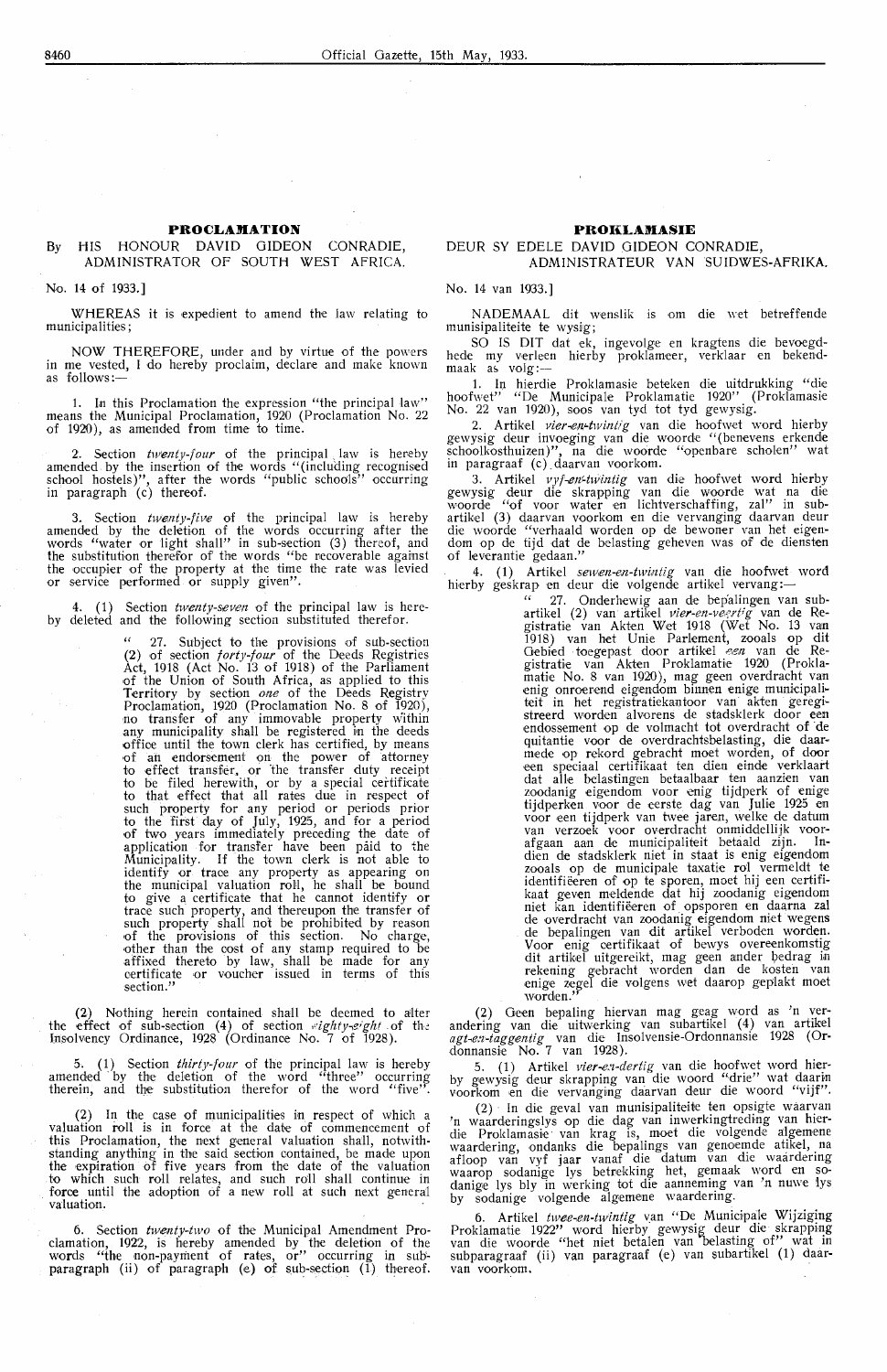7. Section *thirty-one* of the Municipal Amendment Proclamation, 1922, is hereby amended by the deletion of subsection  $(4)$  thereof.

8. Section sixty-one of the Municipal Amendment Proclamation, 1922, is hereby amended-

- (a) by the deletion of the fourth question occurring therein, and the renumbering of the fifth question as the fourth; and
- (b) by the deletion of the words "the first and fourth or the first and fifth of such questions, as the case may be", occurring therein, and the substitution therefor of the words "the first and (in the case of a person en questions".

9. Section eighty-six of the Municipal Amendment Proclamation, 1922, is hereby amended by the deletion of a1'1 the words following the words "such rate was levied" in sub-section (6) thereof.

10. The Council shall publish a statement once in every year, by affixing the same to the municipal notice board,<br>showing all rates and fees that are in arrear, the property in respect of which such rates or fees are due, together with the name of the person who is liab1e in respect of such rates or fees. One month's notice of such publication shall be given in an English, an Afrikaans and a German newspaper that may be circulating in the municipality.

11. This Proclamation may be cited as the Municipal Amendment Proclamation, 1933.

GOD SAVE THE KING.

Given under my hand and seal at Windhoek this fifth day of May, 1933.

D. 0. CONRADIE, Administrator.

# **Government Notices.**

 $\sim$   $\sim$ 

The following Government Notices are published for general information.

> H. P. SMIT, *Secretary for South West Africa.*

Administrator's Office, Windhoek,

No. 72.] [2nd May, 1933. No. 72.] [2 Mei 1933.

It is hereby notified for general information that the Administrator has approved, in terms of sub-section (1) of section *one* of the Natives (Urban Areas) Proclamation, 1924 . (Proclamation No. 34 of 1924 ), of the setting apart by the Urban Local Authority of Okahandja as a Location of the area defined in the Schedule hereto:—

#### SCHEDULE.

#### DEFINITION OF THE AREA RESERVED AS A LOCATION SITUATE WITHIN THE OKAHANDJA TOWN AND TOWNLANDS NO. 57.

The location comprises an area of land approximately 23.4 hectares in extent, being a rectilineal figure situate within Portion "B" of Okahandja Town and Townlands No. 57 to the west of and approximately 350 metres from the western boundary of the township of Okahandja.

The north eastern corner beacon of the location is erected at a point approximately 391 metres from and west-south-west  $(73° 38' 00'')$  of beacon 272, being the north western corner beacon of Block No. 1.

The south eastern corner beacon of the location is erected at a point approximately 342 metres from and west-south-west  $(67° \t{47}' 00'')$  of beacon B.T. 523, being the south western corner beacon of Erf No. 203.

The boundaries' of the location are as follows: $-$ 

Commencing at the north eastern corner beacon thence southwards in a straight line for a distance of approximately 940 metres to the south eastern corner beacon, both of which beacons are erected as herein previously described, thence westwards in a straight line at right angles to the eastern boundary, herein previously described, for a distance of ap-

7. Artikel een-en-dertig van "De Municipale Wijziging Proklamatie 1922'' word hierby gewysig deur die skrapping<br>van subartikel (4) daarvan.

8. Artikel *een-en-sestig* van "De Municipale Wijziging<br>Proklamatie 1922'' word hierby gewysig deur-

- (a) die skrapping van die vierde vraag wat daarin voor- kom en die hernommerering van die vyfde vraag as die vierde; en
- (b) die skrapping van die woorde "de eerste en vierde of eerste en vijfde vraag, zooals het geval zal zijn" wat daarin voorkom en die vervanging daarvan deur die woorde "de ,eerste en (in het geval van een persoon die als eigenaar ingeschreven is) de vierde dier vragen,".

9. Artikel *ses-en-taggentig* van "De Municipale Wijziging Proklamatie 1922" word hierby gewysig deur die skrapping<br>van al die woorde wat na die woorde "zulk een belasting geheven word' ' in subartikel (6) daarvan . voorkom.

10. Die Raad moet jaarliks een keer 'n staat publiseer wat al die belastings en fooie wat agterstallig is, die eiendom ten opsigte waarvan sodanige belastings en fooie betaalbaar is tesame met die naam van die persoon wat aanspreeklik is ten opsigte van sodanige belastings of fooie, aantoon deur dit op die munisipale aanplakbord aan te plak. Daar moet een maand vooraf in 'n Engelse, Afrikaanse en Duitse koerant wat in die munisipaliteit in omloop mag wees, kennis gegee word van sodanige publikasie.

11. Hierdie Proklamasie kan aangehaal word as die Munipale Wysigingsproklamasie 1933.

#### GOD BEHOEDE DIE KONING.

Gegee onder my hand en seël te Windhoek op hierdie vyfde dag van Mei 1933.

> D. 0. CONRADIE, *Administrateur.*

# Goewermentskennisgewings.

Die volgende Ooewermentskennisgewings word **vir at. gcmene informasie gepubliseer.** 

**H. P. SMIT,** 

*Sekretaris vi,* **Suidwes,Afrika.** 

Kantoor van die Administrateur, **Windhoek.** 

Hierby word vir algemene informasie bekendgemaak dat die Administrateur die tersydesteHing van die gebied, bepaa'l in die bylae hiervan, as 'n lokasie deur die stedelike plaaslike bestuur van Okahandja, ingevolge subartikel (1) van artikel *een* van "De Naturdlen (Stedelike Gebi-eden) Proklamatie 1924'' (Proklamasie No. 34 van 1924), goedgekeur het.

#### BYLAE.

BEPALING VAN DIE OEBIED, GERESERVEER AS LOKASIE, "OELEE 'BINNE DIE DORP EN DORPS-GRONDE NO. 57 VAN OKAHANDJA.

Die lokasie omvat 'n gebied wat ongeveer 23.4 hektare groot is, 'n reglynige vorm het en binne deel "B" van die dorp en dorpsgronde No. 57 van Okahandja wes van<br>en ongeveer 350 meters vanaf die westelike grens van die dorpsgebied van Okahandja geleë is.

Die noordoostelike hoekbaken van die lokasie is opgerig op 'n punt ongeveer 391 meters vanaf en wes-suid-wes (73° 38' 00") van baken 272 wat die noordwestelike hoekbaken van blok No. 1 is.

Die suidoostelike hoekbaken van die lokasie is opgerig op 'n punt ongeveer 342 meters vanaf en wes-suid-wes  $(67° 47' 00'')$  van baken B.T. 523, wat die suidwestelike hoekbaken van Erf No. 203 is.

Die grense van die lokasie is as volg :-

Vanaf die noordoostelike hoekbaken in 'n reguit lyn ongeveer 940 meters suidwaarts na die suidoostelike hoekbaken (albei hoekbakens is opgerig soos hiertevore beskryw-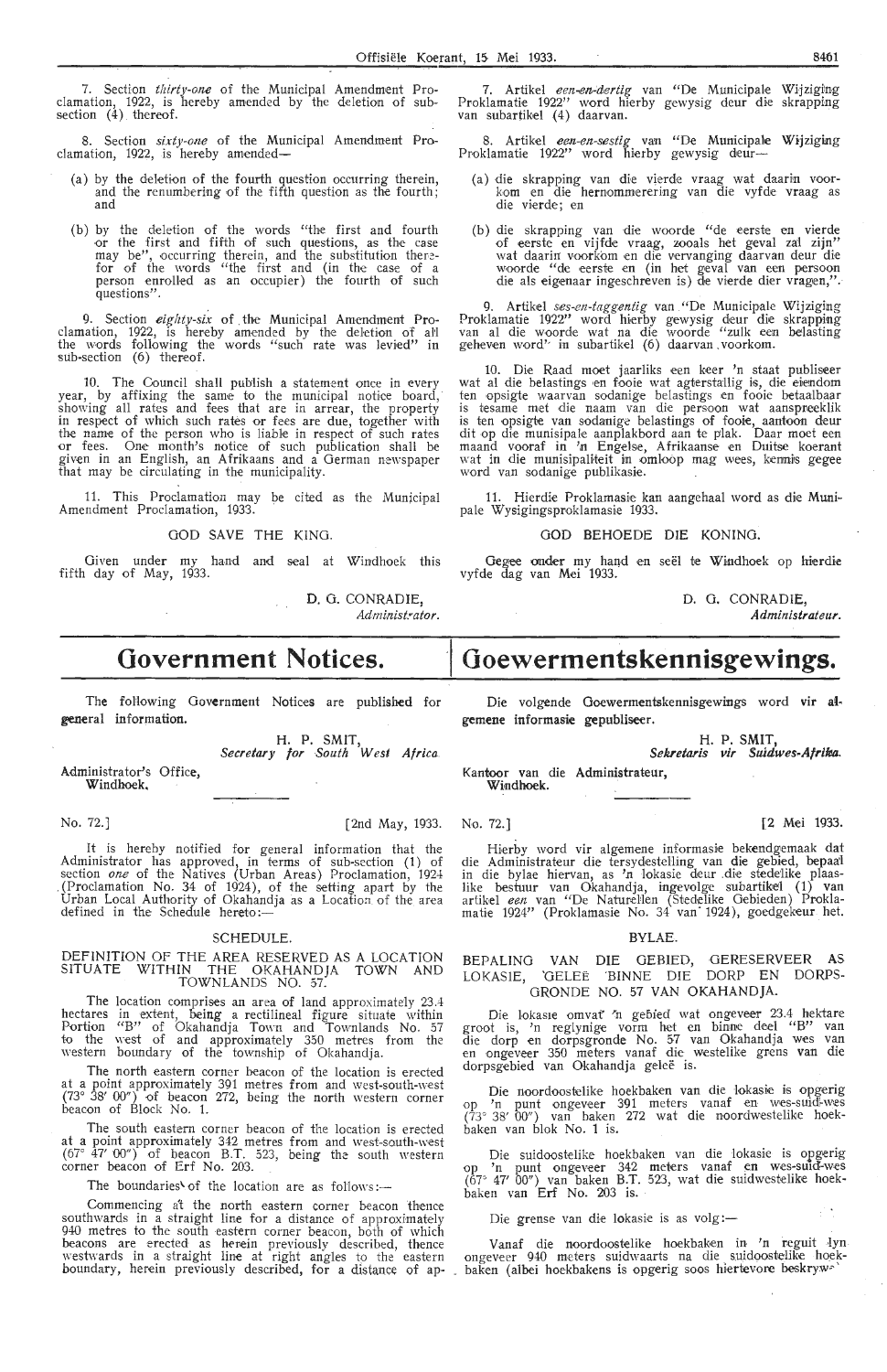proximately 211 metres, thence northwards in a straight line<br>parallel to the eastern boundary for a distance of approximately 580 metres, thence westwards in a. straight line at right angles to the eastern boundary for a distance of approximately 100 metres, thence northwards in a straight line parallel to the eastern boundary for a distance of approximately 360 metres, thence eastwards in a straight line at right angles to .the eastern boundary for a distance of approximately 311 metres to the north eastern corner beacon. being the point of beginning.

 $\sim$ 

No. 73.] [2nd May, 1933. No. 73.] [2 Mei 1933.

It is hereby notified for general information that the Administrator has approved, in terms of sub-section (1) of section *one* of the Natives (Urban Areas) Proclamation, 1924<br>(Proclamation No. 34 of 1924), of the setting apart by the Urban Local Authority of Luderitz, as a Lo

#### SCHEDULE.

DEFINITION OF THE AREA RESERVED AS A<br>LOCATION SITUATE WITHIN THE LUDERITZ TOWN<br>AND TOWNLANDS NO. 11.

The location comprises an area of 26 hectares, 24 ares, 09 square metres in extent, being a rectilineal figure, situate within Portion "B" of Luderitz Town and Townlands No. 11 to the east of Wocrmann and Hamburger Streets in the township of Luderitz and to the south of Portions "K" and "L" of Luderitz Town and Townlands No. 11.

The north-western beacon of the location, ZB 335, is erected at a point 80.43 metres from and approximately east  $(264^{\circ} 00' 44'')$  of beacon 305, being a boundary beacon of Portion "B".

The South Western beacon of the location, ZB 334, is erected at a point 267.32 metres from and approximately east (276° 54' 12") of beacon 219, being a boundary beacon of Portion "B".

The north-eastern beacon of the location, ZB 336, is erected at a point 449.72 metres from and apprqximately east (263° 35', 28") of the north-western beacon of the location, ZB 335.

The south-eastern beacon of the location, -ZB 337, is erected at a point 451.46 metres from and approximately east  $(278^{\circ} 51' 48'')$  of the south-western beacon of the location, ZB 334.

The four corner beacons of the location are marked on the ground with iron pegs laid in blocks of concrete and cairns.

No. 74.] [2nd May, 1933.

## AMENDMENT OF PROVISIONS RELATING TO TARIFF Of ALLOWANCES PAYABLE TO WITNESSES IN CRIMINAL PROCEEDINGS.

The Administrator has been pleased, under and by virtue of the powers in him vested by sub-section (2) of section two hundred and fifty-five of the Criminal Procedure and Evidence Act, 1917 (Act No. 31 of 1917), of the Parliament of the Union, as applied to the Mandated Territory of South West Africa and modified for the purpose by the Criminal Procedure and Evidence Proclamation, 1919 (Proclamation No. 20 of 1919), further to amend the provisions relating to the tariff of aHowances payable to witnesses in criminal proceedings, published under Government Notice No. 10 dated the 9th day of January, 1920, as amended from time to time, by deleting the words "he proves to the satisfaction of such court or magistrate that", where they occur in sub-section (a) of section  $\ell w \nu$  thereof, as amended by Government Notice No. 10, dated the 9th day of January, 1933.

No. 75.j [2nd May, 1933. No. 75.] [2 Mei 1933.

#### WINDHOEK ROADS BOARD: ELECTION AND APPOINT-MENT OF MEMBERS.

. It is hereby notified for general information, in terms of section nineteen of the Roads and Outspans Ordinance. 1927 (Ordimanoe No. 15 of 1927), that the undermentioned gentlemen have been elected or appointed as members of the Windhoek Roads Board for the period ending 31st March,<br>1936:-

daarvandaan in 'n reguit lyn en reghoekig met die oostelike grens, soos hiertevore beskrywe, ongeveer 211 meters wes-<br>waarts; daarvandaan in 'n reguit lyn parallel met die oostelike grens ongeveer 580 meters noordwaarts; daarvandaan in 'n reguit lyn en reghoekig met die oostelike grens onge- veer 100 meters weswaarts; daarvandaan in 'n reguit lyn en parallel met die oostelike grens ongeveer 360 meters noordwaarts; daarvandaan in 'n reguit lyn en reghoekig met die oostelike grens ongeveer 311 meters ooswaarts na die noordoostelike hoekbaken, wat die uitgangspunt is.

Hierby word vir algemene informasie bekendgemaak dat die Administrateur die tersydestelling van die gebied, bepaal in die bylae hiervan, as 'n lokasie deur die stedelike plaaslike bestuur van Luderitz, ingevolge subartikel (1) van artikel een van "De Naturellen (Stedelike Gebieden) Proklamatie 1924" (Proklamasie No. 34 van 1924 ), goedgekeur het.

#### "BYLAE.

BEPALlNG LOKASIE, VAN DIE GEBIED, GERESERVEER AS GELEË BINNE DIE DORP EN DORPS-GRONDE NO. 11 VAN LUDERITZ.

Die lokasie omvat 'n gebied wat 26 hektare, 24 are, 09 vierkante meters groot is, 'n reglynige vorm het en binne Deel "B' van die dorp en dorpsgronde No. 11 van Luderitz<br>oos van Woermann Straat en Hamburger Straat in die dorps-<br>gebied van Luderitz en suid van Dele "K" en "L" van die<br>dorp en dorpsgronde No. 11 van Luderitz geleë is.

Die noordwestelike baken van die lokasie, Z.B. 335, is opgerig op 'n punt 80.43 meters vanaf en ongeveer oos (264° 00' 44") van baken 305 wat 'n grensbaken van Deel ''B" is.

Die suidwestelike baken Yan die lokasie Z.B. 334, is opgerig op 'n punt 267.32 meters vanaf en ongeveer oos (276° 54' 12") van baken 219 wat 'n grensbaken van Deel  $\alpha$ B" is.

Die noordoostelike baken van die lokasie, Z.B. 336, is opgerig op 'n punt 449.72 meters vanaf en ongeveer oos (263° 35' 28") van die noordwestelike baken van die lokasie, Z.B. 335.

Die suidoostelike baken van die lokasie, Z.B. 337, is opgerig op 'n punt 451.46 meters vanaf en ongeveer oos (278° 51' 48″) van die suidwestelike baken van die lokasie, Z.B. 334.

Die vier hoekbakens van die lokasie is op die grond gemerk deur middel van yster penne wat in blokke van beton en kegelvormige merktekens gesit is.

WYSIGING VAN BEPALINGS BETREFFENDE TARIEF VAN TOELAE BETAALBAAR AAN GETUIES IN KRIMI-NELE PROSEDURES.

Dit het die Administrateur behaag om, ingevolge en kragtens die bevoegdhede hom ver!een by subartikel (2) van artikel twee honderd *vyf-en-vyftig* van "De Wet op de Kriminele Procedure en Bewyslevering 1917" (Wet No. 31 van die Parlement van die Unie, soos op die Mandaatgebied Suidwes-Afrika toegepas en vir die doel ge-<br>wysig by ."De Crimineele Procedure en Bewijslevering Proklamatie, 1919" (Proklamasie No. 20 van 1919), die bepalings betreffende die tarief van toelae betaalbaar aan getuies in kriminele prosedures, gepubliseer onder Goewermentsken-<br>nisgewing No. 10, gedateer 9 Januarie 1920, soos van<br>tyd tot tyd gewysig, verder te wysig deur skrapping van die woorde "hij ter voldoening van zoodanig hof of zoodanige magistraat bewijst dat" waar hulle in subartikel (a) van artikel twee daarvan, soos gewysig by Goewermentskennisgewing No. 10, gedateer 9 Januarie 1933, voorkom.

#### PADKOMMISSIE VAN WINDHOEK: VERKlESING EN BENOEMING VAN LEDE.

Vir algemene informasie word hierby, ooreenkomstig ar-<br>tikel neëntien van die Paaie en Uitspanplekke Ordonnansie (Ordonnansie No. 15 van 1927), bekend gemaak dat die hierondergenoemde here as lede van die Padkommissie van Windhoek vir die tydperk eindigende 31 Maart 1936 verkies of benoem is:-

No. 74.] [2 Mei 1933.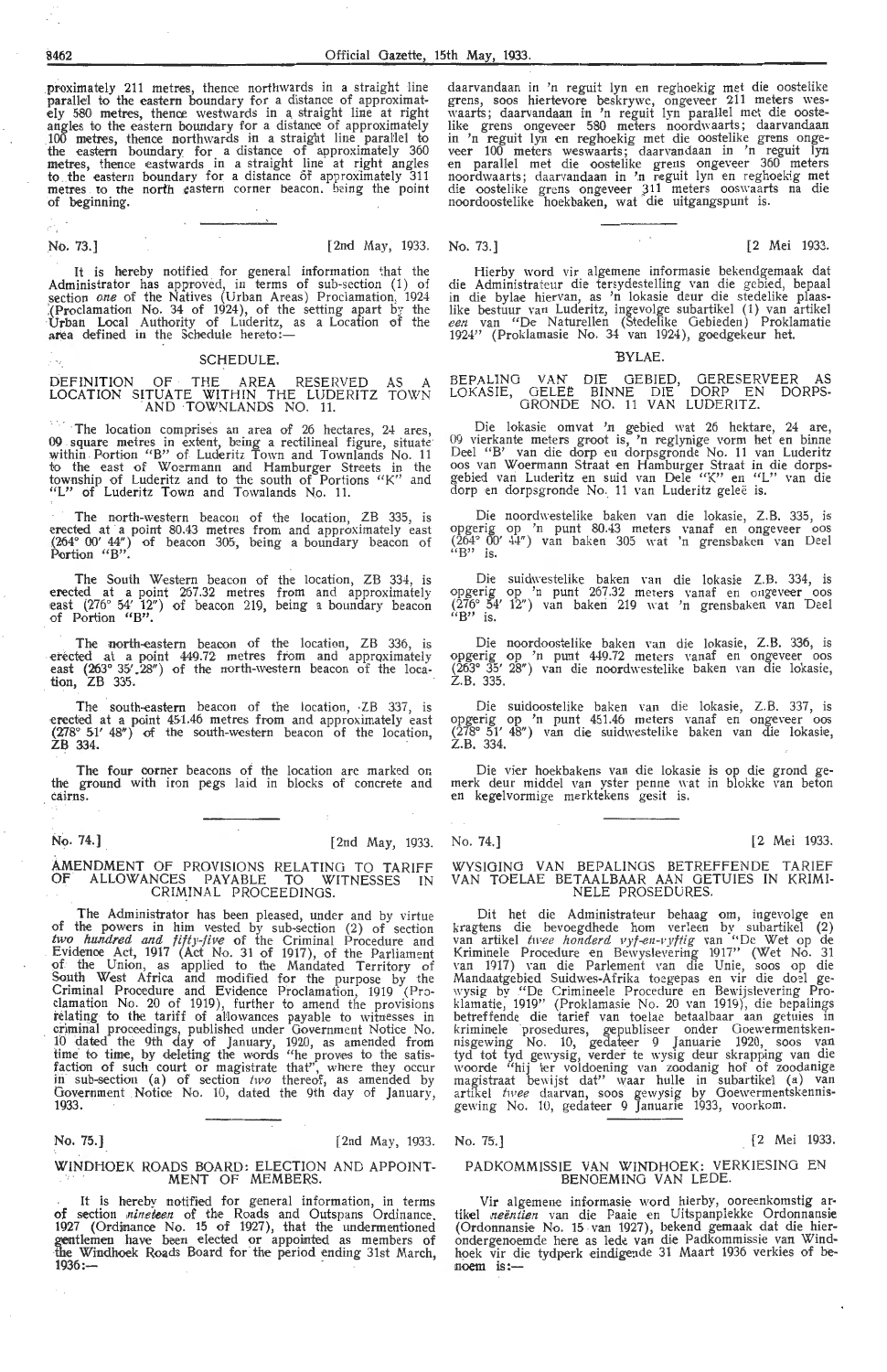| (1) Adolf Gutknecht (elected)<br>(2) Daniel Georg Dennler (appointed).<br>(3) Otto Halenke (elected) |  |  | Ward No. 1. (1) Adolf Gutknecht (verkies) Wyk No. 1.<br>. Ward No. 2. (2) Daniel Georg Dennler (benoem).<br>Ward No. 3. (3) Otto Halenke (verkies) |  | . Wyk No. $2$ .<br>$Wyk$ No. 3. |
|------------------------------------------------------------------------------------------------------|--|--|----------------------------------------------------------------------------------------------------------------------------------------------------|--|---------------------------------|
| (4) Edwin Richard Reed (appointed)                                                                   |  |  | . Ward No. 4. (4) Edwin Richard Reed (benoem).                                                                                                     |  | $W$ yk No. 4.                   |

#### No. 76.] [2nd May, 1933. No. 76.] [2 Mei 1933.

#### MUNICIPAL REGULATIONS.

It is hereby notified for general information that the Administrator has been pleased in terms of sub-section (2) of section *eighty-two* of Proclamation No. 1 of 1922, to approve of the subjoined regulations framed by the Walvis Bay Municipal Council under the provisions of section *eighteen* of the Municipal Proclamation, 1920, as amended by the<br>Municipal Amendment Proclamation, 1922<sub>:</sub> ...

#### MUNICIPALITY OF WALVIS BAY.

REGULATIONS RELATING TO SLAUGHTERHOUSES, BUTCHER'S SHOPS AND TO **THE** SLAUGHTERING AND INSPECTION OF MEAT WITHIN THE MUNICIPAL AREA OF WALVIS BAY.

1. In the construction of these regulations the following words and expessions shall have the meanings hereby assigned to them unless such meanings !Je repugnant *to* or inconsistent with the context or subject matter in which<br>such words or expressions occur:—

- COUNCIL shall mean the Council of the Municipality of Walvis Bay.
- SANITARY INSPECTOR shall mean the official appointed by the Council *to* supervise and control the slaughterhouses and butcher shops.
- MEAT INSPECTOR shall mean the official appointed by the Council *to* inspect the meat handled in any slaughter- houses for the purpose of examination as to whether or not such meat is wholesome, sound and free from disease and generally fit for human consumption.
- SLAUGHTERHOUSE shall mean and include the South West Africa Cold Storage and all buildings, spaces and lairages within any Slaughterhouse site which has been approved · by the Council for the purpose of slaughtering animals.
- ANIMAL shall mean and include every Bull, Cow, Heifer, Steer, Calf, Sheep, Lamb, Goat, Pig or other quadruped the meat of which is commonly used for human consumption.
- BUTCHER shall mean a person or company or firm holding a Butcher's licence issued under the provisions of any law in force in South West Africa, and the term<br>"Butcher's Shop" shall mean any premises used for the purpose of such business.
- MEAT shall mean the flesh or offal of any bull,  $\text{row}_1$ heifer, steer, sheep, lamb, goat, pig or other quadruped intended for human consumption.
- TOWNSHIP AREA shall mean the area as it appears on the plan of the Town and Townlands of Walvis Bay as filed in the Surveyor General's Office, Windhoek.

2. From and after the taking effect of these regulations no person shall slaughter within the Municipal Area any animal the meat of which is intended for purposes of sale therein for human consumption except at the South West Africa Cold Storage or at a slaughterhouse which has been approved by the Council or at such other place or places as may from time to time be appointed by the Council.

3. Every Slaughterhouse and Butcher's shop within the Municipal Area of Walvis Bay shall be kept clean and in a state of good repair to the satisfaction of the Council.

The Sanitary Inspector or such other official as the Council may appoint, or the deputy of such Sanitary Inspector or official may for the purpose of supervision and control of Slaughterhouses and Butcher's shops enter any such premises at all reasonable times.

Any person who shall fail to comply with the require ments of this regulation, or with any order lawfully made thereunder by the Sanitary Inspector or his deputies within the time fixed by him for compliance with such order shall be guilty of an offence.

4. In the event of any butcher failing to keep his Slaughterhouse or Butcher's shop clean and in a state of good repair to the satisfaction of the Council, the Council

| Daniel Georg Dennier (benoem). |  | . Wyk No. $2$ . |  |
|--------------------------------|--|-----------------|--|
| Otto Halenke (verkies)         |  | . Wyk $No. 3$ . |  |
| Edwin Richard Reed (benoem).   |  | $W$ yk No. 4.   |  |
|                                |  |                 |  |

#### MUNISIPALE REGULASIES.

Vir algemene informasie word hierby bekend gemaak, dat dit die Administrateur behaag het om die onderstaande regulasies, deur die Stadsraad van Walvisbaai opgetrek in-<br>gevolge die bepalings van artikel *agtien* van "De Municipale Proklamatie, 1920", soos gewysig deur die "Municipale Wij- z1gmg Pmklamatie 1922'', ooreenkomstig subartifoel (2) van '· artikel *twee-en-taggentig* van Proklamasie No. 1 van 1922 goed te keur:-

#### MUNISIPALITEIT VAN WALVISBAAI.

REGULASIES BETREFFENDE SLAGHUISE, SLAGTERS-WINKELS EN DIE SLAG EN INSPEKSIE VAN VLEIS BINNE DIE MUNISIPALE GEBIED VAN WALVISBAAI.

1. By die uitleg van hierclie regulasies het die volgendc \\'Oorde en uitdrukkings die betekenis, wat hierby daaraan toegeken word, tensy die betekenis teenstrydig of onbestaanbaar is met die samehang of die sin, waarin sodanige woorde<br>of uitdrukkings gebesig word:—

RAAD beteken die Raad van die Munisipaliteit van Walvisbaai.

- GESONDHEIDSINSPEKTEUR beteken die beampte wat deur die Raad aangestel word om opsig te hou oor die slaghuise en slagterswinkels en hulle te kontroleer.
- VLEISINSPEKTEUR beteken die beampte aangestel deur die Raad om die vleis te inspekteer wat in enige slag-<br>huise hanteer word om te ondersoek of sodanige vleis gesond is en vry van siekte en oor die algemeen geskik vir menslike verbruik.
- SLAGHUJS beteken en sluit in die "South West Africa Cold Storage" en al die geboue, ruimtes en vedoodse op die perseel van ,enige slaghuis wat deur die Raad goedgekeur is vir die slag van diere.
- DIER beteken en sluit in elke bul, koei, os, vers, kalt,<br>skaap, lam, bok, vark of ander viervoetige dier waar-<br>van die vleis gewoonlik gebruik word vir menslike verbruik.
- SLAGTER beteken 'n persoon of maatskappy of firma, wat 'n slagterslisensie uitgereik ingevolge die bepalings van enige wet wat in Suidwes-Afrika in werking is, het; en die uitdrukking "slagterswinkel" beteken enige persee! gebruik vir sodanige bedryf.
- VLEIS beteken die vleis of afval van enige bul, koei, vers, stier, skaap, lam, bok, vark of ander viervoetige dier bedoel vir menslike verbruik.
- STADSGEBIED beteken die gebied soos dit op die plan van die dorp en dorpsgronde van Walvisbaai, soos<br>geliasseer in die kantoor van die Landmeter-Generaal, Windhoek, aangetoon word.

2. Vanaf en na die inwerkingtreding van hierdie regulasiles mag niemand binne die munisipale gebied enige dier slag nie as die vleis daarvan bedoel is vir verkoop daarm vir menslike gebruik, behalwe by die "South West Africa Cold Storage" of in 'n slaghuis wat deur die Raad goedgekeur is of op sodanige ander plek of plekkke wat van tyd tot tyd deur die Raad bepaal mag word.

3. Elke slaghuis en slagterswinkel binne die munisipale gebied van Walvisbaai moet skoon en in 'n toestand van goeie orde gehou word na genoee van die Raad.

Die gesondheidsinspekteur of sodanige ander beampte wat die Raad mag aanstel of die plaasvervanger van sodanige gesondheidsinspekteur of beampte mag vir die doel om opsig en kontrole oor slaghuise en slagterswinkels uit te oefen enige sodanige perseel te enige redelike tyd betree.

Enige persoon wat in gebreke bly om aan die bepalings van hierdie regulasie te voldoen of enige order wat wettiglik deur die gesondheidsinspekteur of sy plaasvervangers daar-<br>onder gegee word binne die tydperk wat vir hom bepaal is vir nakoming van sodanige order te gehoorsaam, is skuldig aan 'n oortreding.

4. As enige slagter in gebreke bly om sy slaghuis of slagterswinkel skoon en in 'n toestand van goeie orde te hou na genoeë van die Raad, mag die Raad 'n kennisgewing deur die Stadsklerk onderteken en wat 'n tydperk bepaal

 $\phi_{Q}$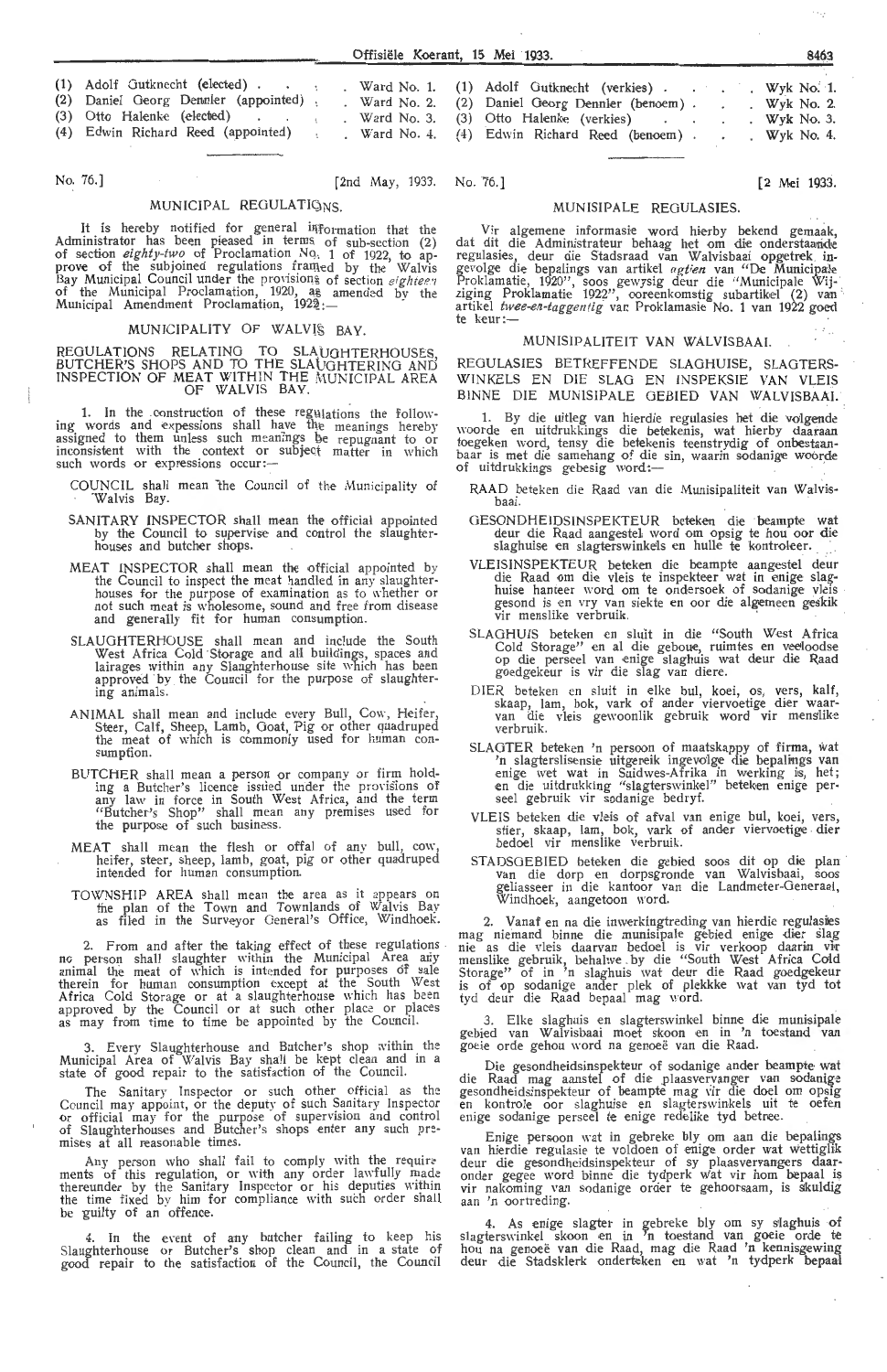may serve a notice upon such butcher under !he hand of the Town Clerk specifying a period within which the necessary<br>cleaning or repairs as the case may be, shall be carried out. Failing compliance with the terms of such notice within the period so specified it shall be 1awful for the Council to cause such cleaning or repairs to be done as may have been omitted to have been done in terms of such notice, and the cost of such work shall be recoverable from such butcher in any Court of competent jurisdiction.

5. No intoxicating liquor shaH be brought into any slaughterhouse. Any person found in possession of intoxicating liquor on the premises shall be guilty of an offence.

6. No person shall commit a nuisance or cause a disturbance within any Slaughterhouse, or behave in a noisy un-<br>seemly or objectionable manner.

7. No person shall bring or suffer to be brought into any Slaughterhouse any dog or any animal not intended for slaughter.

8. The Sanitary Inspector or the Meat Inspector may at their discretion require that any animal found in any Slaughterhouse to be suffering from any injury be immediately slaughtered or removed from such Slaughterhouse.

9. Any person who discovers any animal within any Slaughterhouse to be diseased shall forthwith report the fact to the Town Clerk or the Sanitary Inspector or the Meat Inspector, and such animal shall not be removed or further dealt with in any way until the sanction of the Town Clerk shall have been obtained.

10. The Council may require any butcher and any em-<br>ployee of a butcher engaged in slaughtering or 'in the handling of meat to submit himself to medical examination at any time.

All persons employed in any Slaughterhouse or otherwise handling meat which is intended for human consumption, shall wear suitable overalls over their ordinary clothing during such employment. Such overal'ls shall be of a pattern appr·oved by the Sanitary Inspector. They shall be provided by the employers of such persons and shall be kept in a clean condition. The Sanitary Inspector or the Meat Inspector may refuse admission to any person who, in his opinion, fails to conform to this regulation.

12. Whi1e awaiting slaughter all animals shall be watered and treated with the utmost care.

During the process of slaughtering such animals shall be given as little pain or suffering as practicable, and shall not be subjected to any cruelty.

Such animals shaH not be allowed to run loose about the grounds of any Slaughterhouse but shal'l be confined in the pens provided for that purpose.

All animals shall be slaughtered without any unnecessary delay, and the dressing of the slaughtered animal shall only take place after the flow of blood has ceased, and when all signs of life are extinct.

13. Every person engaged in the killing or dressing of animals shaH dispose of the blood and the contents of the entrails and paunches as directed by the Sanitary Inspector and shall prevent as far as possible any portion from falling upon the floor of any Slaughterhouse.

14. Every butcher shall on completion of slaughtering and dressing, wash the wall and the floor of the portion of the Slaughterhouse used by him and immediately remove a'll skins, hides and horns from the Slaughterhouse to the satisfaction of the Sanitary Inspector.

All tools, slaughter implements and appliances used for slaughter purposes shall be kept in a clean and sanitary condition and shall be subject to inspection at any time by the Sanitary Inspector. The Sanitary Inspector may prohibit the use of any tools, implements and appliances within any Slaughterhouse, if, in his opinion, they are unsuitable for the purpose intended or if they are, in his opinion, in an unclean state.

16. The Meat Inspector is authorised to enter any Slaughterhouse at all reasonable times for the purpose of inspection and examination of the meat handled in any Slaughterhouse and for the purpose of ascertaining whether such meat is wholesome, sound and free from disease and generally fit for human consumption and whether the provisions of these regulations conoerning the inspection of carcasses or parts of carcasses are being complied with.

waarin die nodige skoonmaak of reparasie, na die geval mag wees, uitgevoer moet word, op horn dien. As hy in gebreke bly om aan die bepalings van sodanige kennisgewing binne die aldus bepaalde tydperk te voldoen, is dit wettig<br>vir die Raad om sodanige skoonmaak of reparasie, wat hy versuim het om te doen ooreenkomstig sodanige kennisgewing te laat doen en die koste van sodanige werk moet op so-<br>danige slagter verhaal word in enige Hof met bevoegde jurisdiksie.

5. Geen bedwelmende drank mag in enige slaghuis gebring word nie. Enige persoon wat op die perseel in besit van bedwelmende drank gevind word, is skuldig aan 'n oor-

6. Niemand mag binne enige slaghuise enige oorlas of storing veroorsaak nie of hom op 'n luidrugtige onbetaamlike of aanstootlike manier gedra nie.

7. Niemand mag enige hond of enige dier wat nie vir slag bestem is in enige slaghuis bring of laat bring nie.

8. Die gesondheidsinspekteur of die vleisinspekteur mag na goedvinde eis dat enige dier wat in enige slaghuis gevind word en aan enige letsel ly, dadelik geslag word of van so-<br>danige slaghuis verwyder word.

9. Enige persoon wat ontdek dat enige dier in enige slaghuis siek is, moet die feit dadelik aan die Stadsklerk of die gesondheidsinspekteur of die vleisinspekteur rapporteer en sodanige <lier mag nie verwyder word of op enige manier verder behandel word nie voordat die toestemming van die Stadsklerk verkry is.

10. Die Raad kan van enige slagter en enige geëmplo-<br>jeerde van 'n slagter, wat besig is om te slag of vleis te hanteer, eis dat hy horn te enige tyd aan geneeskundige on- dersoek ondenverp.

11. Al die persone wat in enige slaghuis diens doen of andersins vleis hanteer wat vir menslike verbruik bedoel is, moet gedurende sodanige diens geskikte oorklere oor<br>hulle gewone klere dra. Die patroon van sodanige oorklere moet deur die gesondheidsinspekteur goedgekeur wees. Die oorklere moet deur die werkgewers van sodanige persone ver- skaf word en moet skoon gehou word. Die gesondheidsinspekteur of die vleisinspekteur kan aan enige persoon, wat volgens sy mening hierdie regulasie nie nakom nie, toegang<br>weier.

12. Terwyl die diere wag om geslag te word, moet huile water gegee en met die uiterste sorg behandel word.

Oedurende die slag moet die diere so min moontlik pyn of lyding veroorsaak word en moet nie wreed behandel word nie.

Sodanige diere mag nie toegelaat word om los op die gronde van enige slaghuis rond te loop nie maar moet op gesluit word in die krale wat vir daardie doe! voorsien i's.

Al die diere moet sonder onnodige vertraging geslag word en die geslagde diere moet eers bewerk word nadat die bloed opgehou het om te vloei en nadat alle tekens van lewe opgehou het.

13. Iedereen, wat besig is met die doodmaak of bewerking van diere, moet die bloed en die inhoud van die derms en pense verwyder soos die gesondheidsinspekteur beveel en moet so ver moontlik voorkom dat enige gedeelte op die vloer van enige slaghuis val.

14. Elke slagter moet, wanneer hy met slag en bewerk klaar is, die mure en die vloer van die gedeelte van die slaghuis, wat hy gebruik het, was · en dadelik al die velle, huide en horings uit die slaghuis verwyder na genoeë van die gesondheidsinspekteur.

Al die gereedskap, slagwerktuie en toestelle, wat vir slagdoeleindes gebruik word, moet skoon en in 'n sanitêr toestand gehou word en is te enige tyd onderhewig aan on-<br>dersoek deur die gesondheidsinspekteur. Die gesondheidsinspekteur kan die gebruik van enige gereedskap, werktuie en toestelle in enige slaghuis be1et as hulle volgens sy mening nie vir die doel waarvoor hulle bestemd is, geskik is nie of as hulle volgens sy mening in 'n onreine toestand is.

16. Die vleisinspekteur is gemagtig om enige slaghuis te enige redelike tyd binne te gaan vir die doel om die gehanteerde vleis in enige slaghuis te inspekteer en te onder-<br>soek en vir die doel om vas te stel of sodanige vleis bruikbaar, gesond en vry van siekte is en oor die algemeen vir menslike verbruik geskik is en of die voorsienings van hierdie regulasies aangaande die inspeksie van karkasse of dele van karkasse nagekom word .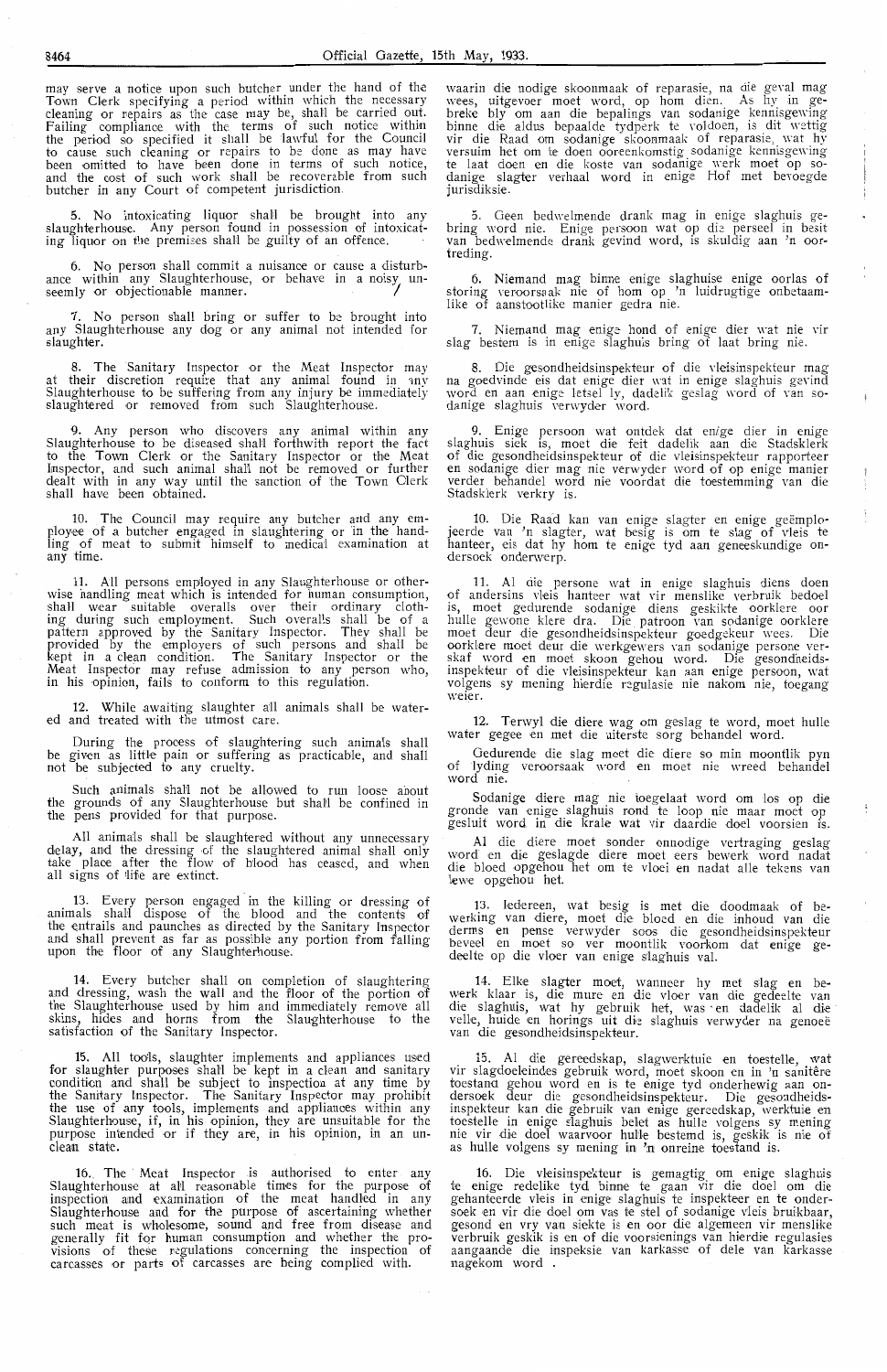17. The Meat Inspector shall brand or stamp all meat slaughtered in any Slaughterhouse which has been examined and passed as fit for  $\frac{1}{2}$  numeral consumption. All meat not so passed shall be disposed of as directed by the Council.

18. For the purpose of inspection and examination the internal organs and the head shall be kept in the immediate neighbourhood of the carcass to which they belong.

19. No person shall remove any carcass or any portion thereof before inspection by the Meat Inspector.

20. *It* shall be lawful for the Meat Inspector after personal inspection and after due notice to the person concerned to order the destruction of or. to render unsaleable as food any meat which is unwholesome, unsound or diseased or unfit for human consumption, provided that the Meat Inspector shall at the request of the person concerned keep such meat for a period not exceeding forty-eight hours from the<br>time of such notice to permit of a further examination thereof being made by a Medical Practitioner or approved Veterinary Surgeon appointed by such person.

21. No compensation shall be payable by the Council for any carcass which has been seized, condemned or rendered unfit for human oonsumption.

22. All vehicles used to transport meat, tripe, intestines or entrails from any Slaughterhouse shall be of a suitable type and due provision shall be made to the satisfaction of the Sanitary Inspector for the covering up of same. The Sanitary Inspector shall have power to prohibit the use of any vehicle for the purpose mentioned in this regulation if in his opinion, the vehicle or its accessories are not adapted to such purpose.

23. No person shall load upon any wehicle or remove, or attempt to remove from any Slaughterhouse any tripe, offal, intestines or entrails of animals which have not been<br>properly cleaned to the satisfaction of the Meat Inspector.

24. No person shall sell any paunch, intestines or offal unless the same shall have been properly cleaned to the satisfaction of the Meat Inspector.

25. The charges for inspection of meat shall be as fixed by the Council from time to time, but shall not at any time exceed:-

| For Bulls, Cows, Heifers and Steers                      |  |  |  |  | $3/6$ per head.   |
|----------------------------------------------------------|--|--|--|--|-------------------|
| For Calves                                               |  |  |  |  | $1/3$ per head.   |
| For Pigs $\cdot \cdot \cdot \cdot \cdot$                 |  |  |  |  | $. 3/-$ per head. |
| For Small Stock 1 per head.                              |  |  |  |  |                   |
| For Young Pigs up to three months old $1$ . 1. per head. |  |  |  |  |                   |
| For Lambs up to two months old 9d. per head.             |  |  |  |  |                   |

26. An account of all dues and charges incurred during the month shall be rendered by the Town Clerk to the butcher at the begining of the next succeeding month but the Meat Inspector or other authorised officer may demand payment thereof before removal of any meat.

The Meat Inspector shall enter daily into a book the dues and charges incurred by each person slaughtering and if requested shall give a copy of such entry. to the butcher or person employed by him on the completion of dressing carcasses each day.

27. No meat of any animal slaughtered outside the Municipal Area shall if intended for purposes of sale therein for human consumption be by any person taken to, or be by any person caused to be taken to, or deposited in any place within the Municipality. This regulation shall not apply *to* poultry, game, cured ham or cured bacon.

28. No person shall sell, expose or offer for sale or keep for the purpose of sale for human consumption within the Municipality any meat which has not been stamped with the Municipal Stamp and all meat in or upon any premises licenced as a butcher's shop or used by a butcher for storage of meat within the Municipality shall be deemed to be upon such premises for purposes of sale for human con- sumption. lt shall be lawful for any Meat In\_spector or Sanitary Inspector or any other person duly authorised thereto by the Council to seize any meat which is exposed, offered or kept for purposes of sale for human consumption within the Municipality and which does not bear the Municipal Stamp.

Upon the exercise by any\_ Meat Inspector or Sanitary Inspector or other duly authorised person of the powers con-<br>ferred upon him by this regulation it shall be his duty forthwith to apply to the Magistrate for an order requiring such meat to be destroyed or rendered unsaleable as food

17. Die vleisinspekteur moet al die vleis in enige slaghuis wat ondersoek is en as geskik vir menslike verbruik goedgekeur is, stempel. Al die vieis wat n1e aldus goedgekeur is nie, moet verwyder word soos die Raad beveel.

18. Die ingewande en die kop moet vir die doel van ondersoek in die onmiddellike nabyheid van die karkas waar-<br>by hulle behoort, gehou word.

19. Niemand mag enige karkas of enige gedeelte daarvan verwyder nie voordat dit deur die vleisinspekteur ondersoek is.

20. Die vleisinspekteur het die mag om na persoonlike ondersoek en na behoorlike kennisgewing aan die betrokke persoon, die vernietiging te gelas of die verkoop as voedsel te verbied van enige vleis, wat onbruikbaar, ondeugdeliik of besmet of ongeskik vir menslike verbruik is; met die verstande dat die vleisinspekteur op versoek van die betrokke persoon sodanige vleis moet hou vir 'n tydperk van nie langer as agt-en-veertig uur vanaf die tyd van sodanige kennisgewing om toe te laat dat 'n verdere ondersoek daarvan gemaak word deur 'n geneesheer of goedgekeurde veearts wat deur sodanige persoon aangestel is.

21. Oeen skadevergoeding word deur die Raad vir enige karkas wat in beslag geneem is, afgekeur of ongeskik vir<br>menslike verbruik gemaak is, betaal nie.

22. Al die voertuie, wat gebruik word om vleis, pense, derms of ingewande van enige slaghuis te vervoer, moet van 'n geskikte soort wees en behoorlike voorsiening moet vir die toemaak daarvan tot bevrediging van die gesondheidsinspekteur gemaak word. Die gesondheidsinspekteur het die reg om die gebruik van enige voertuig vir die doel in hierdie regulasie vermeld te belet, as, volgens sy mening, die<br>voertuig of sy toebehore nie vir sodanige doel geskik is nie.

23. Niemand mag enige pense, afval, derms of ingewande van diere, wat nog nie behoorlik en tot bevrediging<br>van die vleisinspekteur skoongemaak is nie, op enige voertuig laai of uit enige slaghuis verwyder of poog om te ver-<br>wyder nie.

24. Niemand mag enige pense, derms of afval verkoop nie tensy hulle behoorlik en tot bevrediging van die vleisinspekteur skoongemaak is.

tot tyd 25. Die fooie vir ondersoek van vleis is soos van tyd tyd deur die Raad vasgestel is, maar moet te enige<br>nie hoër wees nie as:—

| Vir bulle, koeie, verse, stiere                                   |        | $.3/6$ per kop.  |
|-------------------------------------------------------------------|--------|------------------|
| Vir kalwers                                                       |        | $1/3$ per kop.   |
| Vir varke<br><b>Contract Contract</b><br><b>Contract Contract</b> | $\sim$ | $.3/$ - per kop. |
| Vir kleinvee                                                      |        | $1/-$ per kop.   |
| Vir jong varke tot drie maande oud.                               |        | $1/-$ per kop.   |
| Vir lammers tot twee maande oud                                   |        | . 9d. per kop.   |

26. 'n Rekening van al die gelde en koste wat gedurende die maand verskuldig is, moet by begin van die daaropvolt gende maand deur die stadsklerk aan die slagter gestuur word, maar die vleisinspekteur of ander gemagtigde beampte mag betaling daarvan eis voordat enige vleis verwyder word.

Die vleisinspekteur moet daeliks die fooie en koste verskuldig deur elke persoon wat slag, in 'n boek aanteken, en indien verlang, elke dag 'n afskrif van sodanige aantekening<br>aan die slagter, of persoon by hom in diens, gee nadat hy met die bewerking van karkasse klaar is.

27. Niemand mag vleis van enige dier, wat buitekant die munisipale gebied geslag is, en indien bestemd vir verkoop binne die Gebied as menslike voedsel, vervoer of laat vervoer na of deponeer in enige plek binne die Munisipaliteit nie. Hierdie regulasie is nie van toepassing op pluimvee, wild, ham of spek nie.

28. Niemand mag enige vleis verkoop, uitstal of vir verkoop aanbied of hou vir verkoop vir menslike verbruik binne die Munisipaliteit nie tensy dit gestempel is met die<br>Munisipale stempel, en al die vleis in of op enige perseel<br>wat as slagterswinkel gelisensieer is of deur 'n slagter gebruik word om vleis binne die Munisipaliteit te bêre, word beskou op sodanige perseel te wees vir die doel om vir<br>menslike verbruik verkoop te word. Dit is vir enige vleisinspekteur of gesondheidsinspekteur of enige ander persoon, behoorlik deur die Raad daartoe gemagtig, wettig om enige vleis, wat uitgestal is, aangebied of gehou word vir die doel<br>om vir menslike verbruik binne die Munisipaliteit verkoop te word en wat nie die Munisipale stempel dra nie, in besfag te neem.

As enige vleisinspekteur of gesondheidsinspekteur of an• der behoorlik gemagtigde persoon die magte uitoefen. wat deur hierdie regulasie aan horn verleen word, is dit sy plig om dadelik by die Magistraat aansoek te doen vir 'n order wat eis dat sodanige vleis vernietig of onverkoopbaar vir  $\mathcal{C}_{\mathcal{A}}$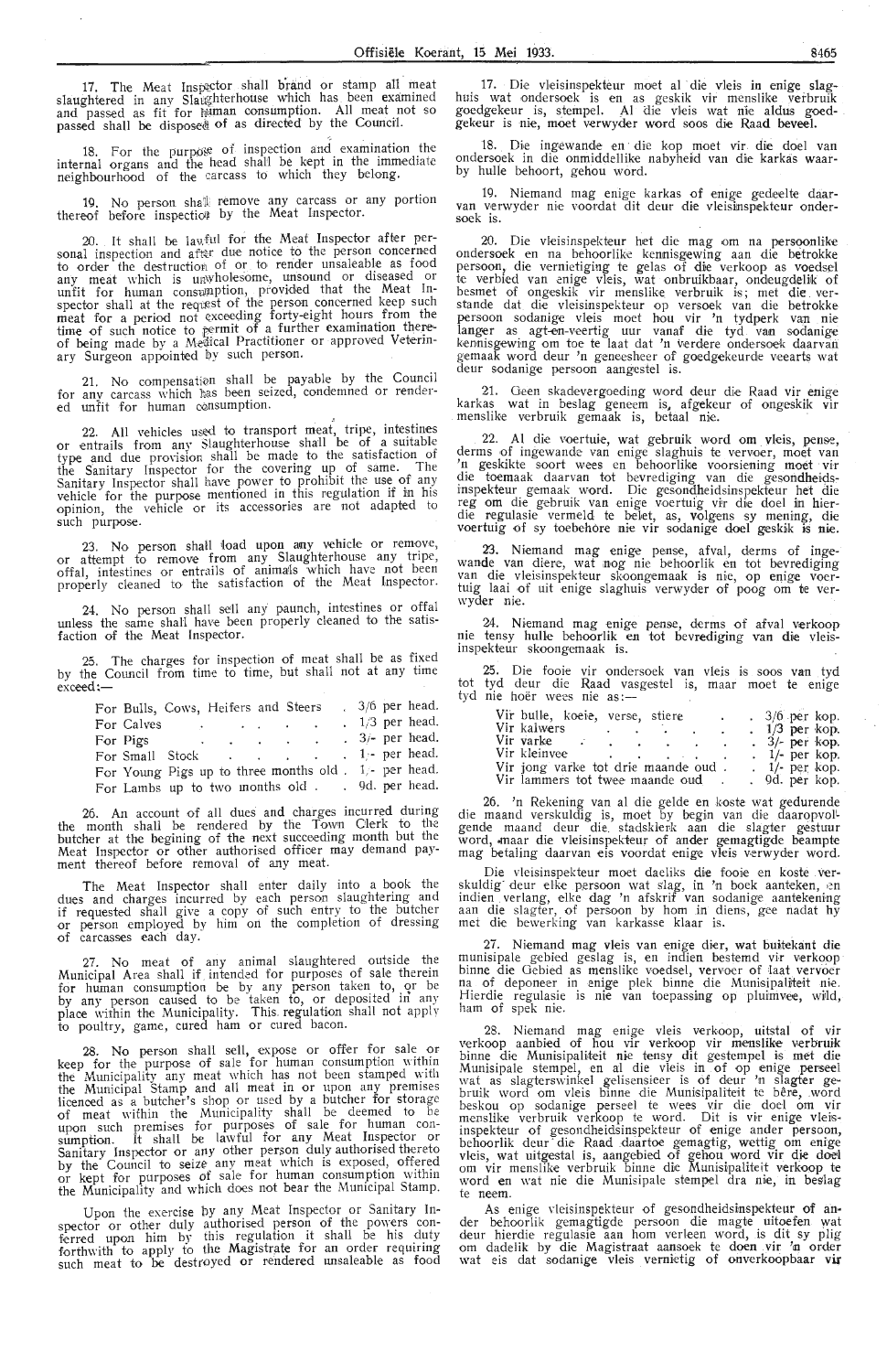for human consumption and the same procedure, restrictions and conditions shall be observed and followed as if such meat were unsound, unwholesome or diseased.

29. Any person using or having in his possession any stamp in any way resembling the Municipal Stamp or the mark made by it which might be mistaken for the Municipal Stamp and any person selling or attempting to sell or keeping or exposing for sale any carcass or meat stamped in any such manner as might be mistaken for the Municipal Stamp shall be guilty of an offence.

#### PENALTY CLAUSE.

30. Any person who contravenes any of the foregoing regulations or any order made thereunder in respect of which no special penalty is provided shall be liable upon conviction to a fine not exceeding twenty pounds (£20) and in default of payment to imprisonment for a period not ex-<br>ceeding three months and in the case of a continuing contra-<br>vention to a further penalty of a fine not exceeding forty shillings (40/-) for each day the contravention continues.

No. 77.] [4th May, 1933. No. 77.] [4 Mei 1933.

#### PERIODICAL COURT, KALKFELD, DISTRICT OF OTJIWARONGO.

**The** holding of the Periodical Court at Kalkfeld **in** the district of Otjiwarongo, on the last Friday instead of the last Thursday in each month as heretofore is approved, with effect from the 15th May, 1933.

No. 78.] [9th May, 1933. No. 78.] [9 Mei 1933.

#### MUNICIPALITY OF WINDHOEK.

#### REGULATIONS APPERTAINING TO LICENSING AND CONTROL OF KAFFIR EATING HOUSES WITHIN THE NATIVE LOCATION.

- *(F,ramed UJZder ihe provisions of Sub-section* (2) (g) *oj Sectiov-z* 20 *of Proclamation No.* 34 *of* 1924.)
- 1. For the purposes of these regulations the terms: $-$ "COUNCIL" shall mean the Town Council of the Municipality of Windhoek.
- "MUNICIPALITY" shall mean the area or district placed under the control and jurisdiction of the Council.
- "LOCATION" shall mean the area of any native location provided by the Council under Proclamation No. 34 of 1924.
- "LOCATION KAFFIR EATING HOUSE" shall mean any premises or place within a location where any article of food or drink is sold or offered for sale to natives and accommodation provided for the consumption of such food or drink.
- "NATIVE" shall include any person belonging to any of the aboriginal races or tribes of Africa and its islands and any person one of whose parents belongs to any such race or tribe.
- "LICENCE" shall mean a 1icence to keep a location kaffir eating-house granted under these regulations.
- "LICENSEE" shall mean the person or firm holding such lioence.
- "LICENSED PREMISES" shall mean premises within a location in respect of which such licence is current.
- "SUPERINTENDENT" shall mean the officer appointed by the Council as superintendent of locations.
- "LOCATION ASSISTANTS" shall mean the persons ap- . pointed as assistants to the Superintendent of Locations under the provisions of sub-section (b) of Section 2 of the Location Regulations promulgated under Government Notice No. 120 of 4th September, 1925.
- 2. The licence shall be in such form as shall be from time to time determined by the Council, and shall contain-
	- (a) the name of the licensee;
	- (b) the name of the licensee's authorised deputy (if any);
	- ( c) the situation of the licensed premises;
	- (d) the number of rooms therein;
- (e) the number of persons allowed on the \_premises at any one time;
- (f) the date when the licence expires.

menslike verbruik gemaak word, en dieselfde prosedure, perke en voorwaardes moet in aggeneem en gevolg word asof sodanige vleis ondeugdelik, ongeskik of besmet is.

29. Iemand wat enige stempel gebruik of in sy besit het wat enigsins . op die Munisipale stempel lyk of op die merk daarmee gemaak, waardeur dit verkeerdelik vir die Munisipale stempel gehou kan word, en iemand wat enige<br>karkas of vleis verkoop of probeer om te verkoop of hou of uitstal, \Yat op enige sodanige manier gestempel is, dat dit verkeerdelik vir die Munisipale stempel gehou kan word, is skuldig aan 'n oortreding.

#### **STRAFBEPALING.**

30. Iemand wat enige **van** die voorafgaande regulasies of enige order daaronder gemaak, ten opsigte waarvan geen spesiale boete bepaal is nie, oortree, is by skuldigbevinding blootgestel aan 'n boete van nie meer as twintig pond (£20) nie en by wanbetaling aan gevangenisstraf vir 'n tydperk van nie meer as drie maande nie, en, in die geval van 'n voortdurende oortreding, aan 'n verder boete van nie meer as veertig sjielings (40/-) vir elke dag waarop die oortreding voort-<br>duur**.** 

#### PERJODIEKE HOF, KALKFELD, DlSTRIK OTJIWARONGO.

Die sitting van die Periodieke Hof te Kalkfeld in die distrik Otjiwarongo op die laaste Vrydag in plaas van die laaste Donderdag in elke maand soos tevore word hierby goedgekeur ingaande vanaf die 15de Mei 1933.

## MUNISIPALITEIT VAN WINDHOEK.

#### REGULASIES BETREFFENDE LISENSIEVERLENING VIR EN KONTROLE VAN NA TURELLE-EETHUISE BINNE DIE NATURELLELOKASIE.

*(Opgetrek ingevolge die bepalings rnn subartikel* (2) (g) *van artikel* 20 *van Proklamasi,e Xo.* 34 *van 1924.)* 

1. Vir die doeleindes van hierdie regulasies beteken die uitdrukkings :-

- "RAAD" die Stadsraad van die Munisipaliteit van Windhoek; "MUNISIPALITEIT" die gebied of distrik onder die beheer en regsmag van die Raad;
- "LOKASIE" die gebied van enige naturellefokasie vasgestel deur die Raad ingevolge Proklamasie No. 34 van 1924;
- "LOKASIE NATURELLE-EETHUIS" enige perseel of plek binne 'n lokasie waar enige voedsel of drank verkoop of te koop aangebied word aan naturelle en voorsiening gemaak is vir akkommodasie vir die vertering<br>van sodanige voedsel of drank;
- "NATUREL" enige persoon wat tot enige van die inboorlinge rasse of stamme van Afrika en sy eilande behoort en enige persoon van wie een van die ouers tot ,enige sodanige ras of stam behoort;
- "LISENSIE" 'n lisensie om 'n lokasie naturelle-eethuis te hou, wat ingevolge hierdie regulasies toegestaan word;
- "LISENSIEHOUER" die persoon of firma wat sodanige lisensie hou;
- "GELISENSIEERDE PERSEEL" die perseel binne 'n lokasie waarvoor sodanige lisensie geldig is;
- "SUPERINTENDENT'· die beampte wat deur die Raad aangestel is as superintendent van lokasies;
- "LOKASIE-ASSISTENTE" die persone wat as assistente van die superintendent van lokasies aangestel is ingevolge die bepalings van subartikel (b) van artikel (2)<br>van die Lokasieregulasies wat onder Goewermentskennisgewing No. 120 van 4 September 1925 bekendgemaak is.

2. Die lisensie moet in die vorm wees wat die Raad van tyd tot tyd vasstel en moet die volgende vermeld-

- (a) die naam van die lisensiehouer;
- (b) die naam van die lisensiehouer se gemagtigde plaasvervanger (as daar een is);
- (c) die ligging van die gelisensieërde perseel;
- (d) die aantal kamers daarop;
- (e) die aantal persoue wat op een en dieselfde tyd op die perseel toegelaat word;
- (f) die datum wanneer die lisensie verval.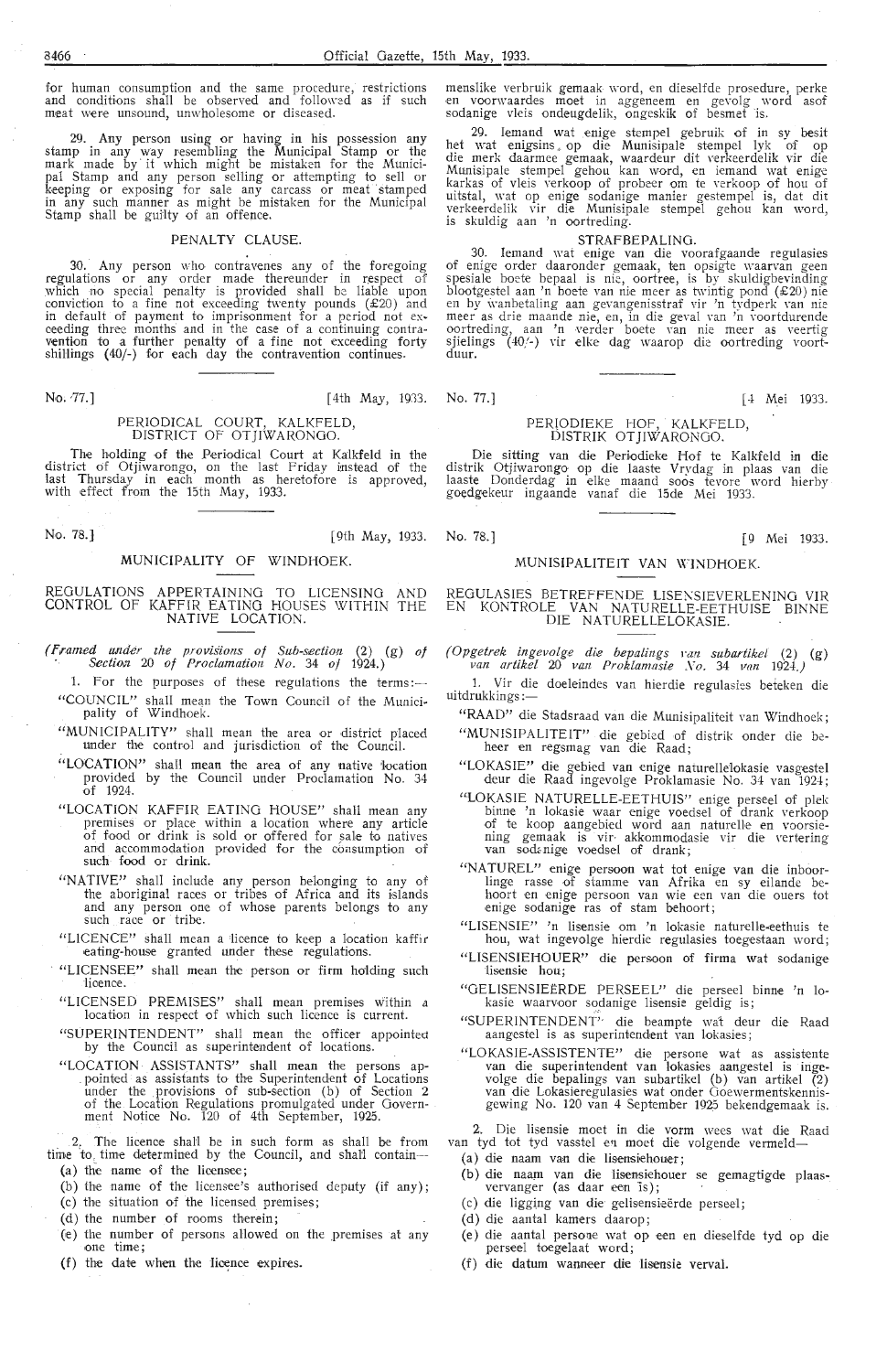3. No licence issued shall be granted for a longer period than one year, and every licence shall expire on the 31st day of December in the year for which it has been granted.

4. (a) For every licence a fee of £5 per annum or 10/-. per month or portion thereof shall be paid to the Council.

(b) A licence shall not be transferable from the owner thereof to any other person without the permission of the Superintendent, and for every such transfer a fee of  $£1.1.0$  shall be paid to the Council, and no such licence shall in any case be transferable in such a manner as to entitle any person to open and maintain a kaffir eating-house upon any premises other than those for which such licence was granted.

5. No person shall carry on the business of a kaffir eating-house within a location unless he shall be in lawful possession of a then current licence issued by the Superintendent in accordance with these regulations. Any person contravening this regulation shall be liable to a penalty of twenty pounds.

6. The Superintendent ·may refuse to issue a licence, if, in his opinion, the applicant is of unsuitable character, or the site or erf in respect of which such a licence is applied for is not a suitable one for the purposes of a kaffir eatinghouse either by reason of its locality or for any other reason.

7. No licence shall be issued in respect of any premises unless they comply with the following conditions to the satisfaction of the Superintendent: -

(a) All rooms shall be properly lighted and ventilated;

- (b) At least one room, properly ventilated, shall be provided solely for the purpose of storing foodstuffs;
- (c) Sufficient privies and urinals shall be provided separately for each sex to the satisfaction of the Superintendent;
- (d) Sufficient receptacles shall be provided for slops and refuse to the satisfaction of the Council;
- (e) There shall be a good and sufficient supply of fresh water on or near the premises, kept, to the satisfaction of the Superintendent, in clean and proper recept-<br>acles of a capacity of not less than 250 litres, fitted with a tap, and provided with a suitable lid. Such receptacles shall be filled by the licensee at least once in every day, any quantity of water which has remained over from the preceding day being first drained off. Moreover, the supply must be replenished in the course of the day, as occasion demands, and the licensee shall not draw any water from such receptacles for use<br>on the premises except through the tap prescribed herein.
- (f) All receptacles used for urine, refuse and slopwater shall be of a pattern prescribed by the Council, and shall be kept in a cleanly condition to the satisfaction of the Superintendent.

Where in any premises in respect of which a licence is current, any of the foregoing conditions are not complied with, the Superintendent may serve a notice on the licensee<br>of such premises requiring him within a time to be specified in such notice to do such work as may be necessary m order to comply with these conditions, and if the licensee fails to comply with the terms of such notice he shall be guilty of a breach of these regulations.

8. The removal of receptacles for urine, refuse and slopwater provided by the licensee on the premises under<br>the preceding section shall be undertaken by the Superintendent and the licensee shall pay therefor a nominal fee to be fixed from time to time but not to exceed 10.<sup>1</sup>- p.m. payable in advance to the Superintendent on the first day of each and every month.

9. All internal walls of any premises licensed as a kaffir eating-house shall be whitewashed with lime or other suitable material in the months of January, May and September in each year, and at such other times as the Superintendent may by order direct.

10. The licensee shall not permit any other person to conduct or carry on the business of a kaffir eating-house or any other business on the licensed premises, but shall personally conduct all business thereon.

11. The licensee shall not permit any person not in his employ to loiter or remain on the licensed premises except when obtaining food and refreshments.

3. Geen lisensie wat uitgereik word, mag vir 'n tydperk wat !anger is as 'n jaar toegestaan word nie en elke 'lisensie verval op die 31ste dag van Desember van die jaar waarvoor dit uitgereik is.

4. (a) Vir elke lisensie moet 'n fooi van £5 per jaar of 10/- per maand of dee! daarvan aan die Raad betaal word.

(b) 'n Lisensie is nie oordraagbaar van die eienaar daarvan op enige ander persoon sonder die permissie van<br>die Superintendent nie en vir enige sodanige oordrag moet daar 'n fooi van £ 1. 1.0 aan die Raad betaal word. Oeen sodanige lisensie is in enige geval op sodantge wyse oordraagbaar nie dat dit enige persoon magtig om 'n naturelle-eethuis op enige ander perseel te stig en te onderhou, as dié waar-<br>voor sodanige lisensie toegestaan is.

5. Niemand mag die besigheid van 'n naturelle-eethuis binne 'n lokasie dryf nie tensy hy in die wettige besit van<br>'n dan geldige lisensie, uitgereik deur die superintendent ooreenkomstig hierdie regulasies, is. Enige persoon wat hierdie regulasie oortree, is blootgestel aan 'n boete van twintig pond.

6. Die Superintendent kan weier om 'n lisensie uit te reik as hy van mening is dat die applikant van ongeskikte<br>karakter is of dat die stuk grond of erf ten opsigte waarvan<br>sodanige lisensie gevra word nie geskik is vir die doeleindes<br>van 'n naturelle-eethuis nie, omrede van van 'n naturelle-eethuis nie, omrede van sy lokaliteit of vir enige ander rede.

7. Oeen lisensie mag ten opsigte van enige perseel uitgereik word nie tensy dit na genoeë van die Superintendent<br>aan die volgende voorwaardes voldoen:—

- (a) Alle kamers moet behoorlik verlig en geventileer wees; (b) Minstens een kamer, wat behoorlik geventileer is, moet uitsluitlik vir bewaring van voedsel gebruik word;
- (c) Voorsiening moet gemaak word vir genoeg private en urina1e vir elke geslag afsonderlik na genoee van die Superintendent;
- (d) Voorsiening moet gemaak word vir genoeg vergaarbakke vir vuilwater en afval na genoeë van die Stadsraad;
- (e) Daar moet 'n goeie en voldoende voorraad vars water op of naby die perseel wees wat, na genoee van die Superintendent in skoon en geskikte vate gehou word wat 'n kapasiteit van minstens 250 liters het en van 'n tap en 'n geskikte deksel voorsien is. Sodanige vate moet minstens een keer per dag deur die lisensiehouer met water gevul word nadat hy enige hoeveelheid water wat van die vorige dag oorgebly het, laat af-<br>loop het. Die voorraad moet gedurende die loop van<br>die dag, namate die omstandighede dit vereis, aangevul word. Die lisensiehouer mag geen water uit sodanige vate vir gebruik op die perseel anders as deur die hierin voorgeskrewe tap verkry nie.
- (f) Alle bakke wat vir uriene, afval en vuilwater gebruik word, moet van 'n soort wees wat deur die Raad voor-<br>geskryf is en moet na genoeë van die Superintendent skoon gehou word.

\Vaar op enige perseel, waarvoor 'n lisensie geldig is, nie aan enige van die voorafgaande voorwaardes voldoen word<br>nie, kan die Superintendent 'n kennisgewing op die lisensiehouer van sodanige perseel dien en hom daarin versoek om<br>binne 'n tydperk wat in sodanige kennisgewing vermeld moet word, sodanige werk te verrig as nodig mag wees om aan<br>hierdie voorwaardes te voldoen. As die lisensiehouer in gebreke bly om aan die versoek, vervat in sodanige kennis-<br>gewing, te voldoen, is hy skuldig aan 'n oortreding van<br>hierdie regulasies.

8. Die Superintendent moet die bakke vir uriene, afval<br>en vuilwater wat deur die lisensiehouer ingevolge die voor-<br>afgaande artikel op die perseel voorsien word verwyder en<br>die lisensiehouer moet vir die verwydering 'n nom drag wat van tyd tot tyd vasgestel word maar nie meer as 10/- per maand is nie, vooraf op die eerste dag van elke maand betaal.

9. Alle binnemure van enige perseel wat gelisensieër is as 'n naturelle-eethuis, moet met kalk of ander geskikte materiaal in Januarie, Mei en September in elke jaar en<br>op sodanige ander tye as die Superintendent gelas, gewit word.

10. Die lisensiehouer mag geen ander persoon toelaat nie om die besigheid van 'n naturelle-eethuis of enige ander besigheid op die gelisensieerde perseel te bestuur of aan te hou nie maar moet persoonlik alle besigheid daarop bestuur.

11. Die lisensiehouer mag nie toelaat nie dat enige per-<br>soon wat nie in sy diens is nie, op die gelisensieërde perseel rondslenter of bly behalwe wanneer hy voedsel of verversings kry.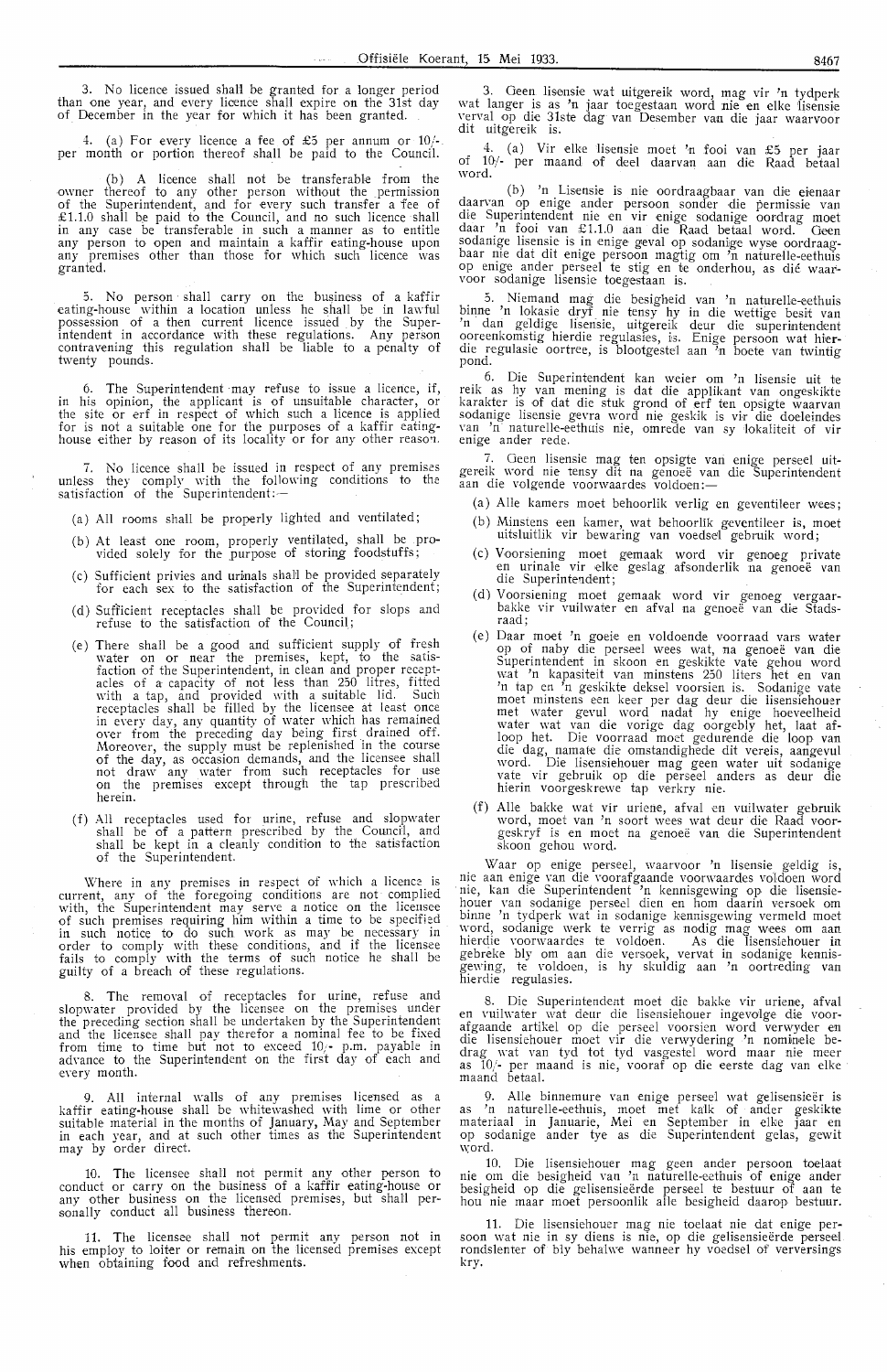12. The police, or the Superintendent or his assistants or any other duly authorised servant of the Council shall at all times be allowed free access to all parts of the licensed premises, and the licensee if thereto required shall exhibit his licence to any of. these aforesaid officials.

13. No kitchen or storeroom shall be used as a livingroom, bedroom, or s1eeping-room.

14. The licensee shall not store or keep or cause or allow to be stored or kept any article of food or drink in or upon any portion of the licensed premises except in the stcireroom or rooms for that purpose provided in terms of these regulations.

15. No kaffir eating-house shall be open for business except durnig the hours laid down by law or laid down in the form of licenoe issued to the licensee. The Superintendent may, however, upon application received, extend the hours beyond those fixed in the licence, but such extension sha1'1 only be granted under special circumstances.

Any such extension shall only be deemed to be granted if the applicant has been furnished with a written permit under the hand of the Superintendent specifying the name<br>of the licensee, the premises concerned, and the date and the hours of such extension and any licensee who has obtained such permit shall produce same on demand by the<br>Superintendent or any location assistant or any member of the Polioe.

16. The licensee shall not allow any larger number of persons than by the conditions of his licence stipulated to be upon the licensed premises at any one time.

17. The licensee of any premises under these regulations shall to the satisfaction of the Superintendent:-

- (a) keep his premises and all culinary utensils, linen, furniture, and other articles therein used in the course of ture, and other articles therein used in<br>his business in a thoroughly clean state;
- (b) provide and sell only wholesome food therein;
- (c) not cause or permit any person suffering from any cortagious or infectious disease, to be employed in or cortagious or infectious disease, to be employed in or about the preparation or serving of food on his premises, nor himself take part in such preparation or serving of food, if he finds himself to be suffering from such a disease as aforesaid.

18. The licensee shall be responsible for the due ob-<br>servance of these regulations, and any breach thereof by any' servant of the licensee shall be deemed to be a breach thereoi by the licensee of the premises in respect of which such breach is committed.

19, Except where otherwise provided, any person com-<br>mitting a breach of these regulations shall be liable to a<br>penalty not exceeding ten pounds (£10), or in default of payment to imprisonment with or without hard labour for<br>a term not exceeding three months.

20. Should any licensee be convicted (a) of any offenoe against the Liquor Licensing Proclamation, 1920, or the Native (Urban Areas) Proclamation No. 34 of 1924, or any amendments thereof; (b) of keeping a disorderly house; (c)  $\sigma$ any breach of these regulations; the fact of his having been<br>so convicted may be endorsed upon his licence by the<br>Court before whom he is so convicted, and upon such con-<br>viction the Superintendent may cancel or suspend hi

No. 79.] [10th May, 1933.

#### APPOINTMENT OF MAGISTRATE

The Administrator has been pleased to make the following appointment:-

DAVID IZAK HENDRIK RYK MEINTJES

to be Magistrate for the district of Rehoboth vice Mr. H. F. W. Schulz, transferred, with effect from the 20th April Schulz, transferred, with effect from the 29th April, 1933.

No. 80.] [10th May, 1933'. No. 80.] [ 10 Mei 1933.

Under and by virtue of the powers vested in him by section *seventeen* of the Municipal Proclamation, 1920 (Pro-<br>clamation No. 22 of 1920), the Administrator has been pleased to make the addition hereunder set forth to the powers of Municipal Councils.

12. Die polisie of die Superintendent of sy assistente of enige ander behoorlik gemagtigde amptenaar van die Raad moet op alle tyd vrye toegang tot alle dele van die gelisensieërde perseel verleen word en, wanneer dit van die lisensiehouer verlang word, moet hy sy lisensie aan enige<br>van hierdie voormelde beamptes toon.

13. Geen kombuis of bêreplek mag as woonkamer, slaap-kamer of slaapplek gebruik word nie.

14. Die lisensiehouer mag geen voedsel of drank in of op enige ander deel van die gelisensieërde perseel as die bêrekamer of kamers, wat ooreenkomstig hierdie regulasies vir die doe! bestem is, bere of hou of toelaat dat dit daar gebere of gehou word nie.

15. Gee naturelle~thuis mag vir besigheidsdoeleindes oop wees nie behalwe gedurende die ure wat deur wet bepaal ot op die lisensievorm vasgestel is wat aan die lisensiehouer uitgereik is. Die Superintendent kan egter, wanneer hy<br>'n dergelike aansoek ontvang het, die tyd bepaal in die<br>lisensie verleng. Sodanige verlenging mag egter net onder buitengewone omstandighede toegestaan word.

Enige sodanige verlenging sal net dan as toegestaan beskou word as die applikant voorsien is van 'n skriftelike permit, deur die Superintendent onderteken, wat die naam<br>van die lisensiehouer, die betrokke perseel en die datum<br>en die ure van sodanige verlenging vermeld. Enige lisensiehouer wat sodanige permit verkry het, moet dit op versoek van die Superintendent of enige lokasieassistent of enige lid van die polisie toon.

16. Die lisensiehouer mag nie toelaat nie dat daar op een en dieselfde tyd 'n groter aantal persone op die gelisensieërde perseel is as dié wat in die voorwaardes van sy<br>lisensie bepaal is.

17. Die lisensiehouer van enige perseel ingevolge hier-<br>die regulasies moet na genoeë van die Superintendent:-

- (a) Sy perseel en alle kombuisbenodighede, linne, huisraad, en antler voorwerpe wat daarin gebruik word vir sy besigheid in 'n volkome sindelike toestand hou;
- (b) alleen gesonde voedsel daarop verskaf en verkoop;
- (c) geen persoon wat aan enige aansteeklike of besmetlike siekte ly vir of in verband met die toebereiding of bediening van voedsel op sy perseel in diens laat neem<br>of toelaat dat hy in diens geneem word nie. As hyself aan enige siekte, soos voormeld, ly, mag hy nie deel neem in sodanige toebereiding of bediening van<br>voedsel nie.

18. Die lisensiehouer is verantwoordelik vir die behoorlike inagneming van hierdie regulasies en .enige oortreding daarvan deur enige bediende van die lisensiehouer word beskou as 'n oortreding daarvan deur die lisensiehouer van die perseel ten opsigte waarvan sodanige oortreding plaasvind.

19. Behalwe waar andersins bepaal, is enige persoon wat hierdie regulasies oortree, onderhewig aan 'n boete van hoogstens tien pond  $(E10)$  of, by wanbetaling, aan gevangenisstraf met of sonder harde arbeid vir 'n tydperk van hoogstens drie maande.

20. As enige lisensiehouer skuldig bevind word (a) aan enige oortreding van "De Drank Licentie Proklamatie, 1920" of "De Naturellen (Stedelike Gebieden) Proklamatie No. 34 van 1924" of enige wysigings daarvan; (b) aan die hou van 'n wanordelike huis; (c) aan enige oortreding van hierdie regulasies, kan die feit, dat hy aldus skuldig bevind is deur die Hof wat hom skuldig bevind het, op sy lisensie geëndos-<br>seer word en mag die Superintendent by sodanige skuldigbevinding sy lisensie kansel'leer of skors.

No. 79.1 [10 Mei 1033]

#### AANSTELLING VAN MAGISTRAAT

Dit het die Administrateur behaag om die volgende aan- stelling te maak :-

#### DAVID IZAK HENDRIK RYK MEINTJES

as Magistraat van die distrik Rehoboth in die plek van Mnr. H. F. W. Schulz wat verplaas is, ingaande vanaf 29 April 1933.

Ingevolge en kragtens die bevoegdhede hom verleen by artikel *sewentien* van "De Municipale Proklamatie, 1920" (Proklamasie No. 22 van 1920) het dit die Administrateur behaag om die onderstaande toevoeging tot die magte van Munisipale Rade te maak.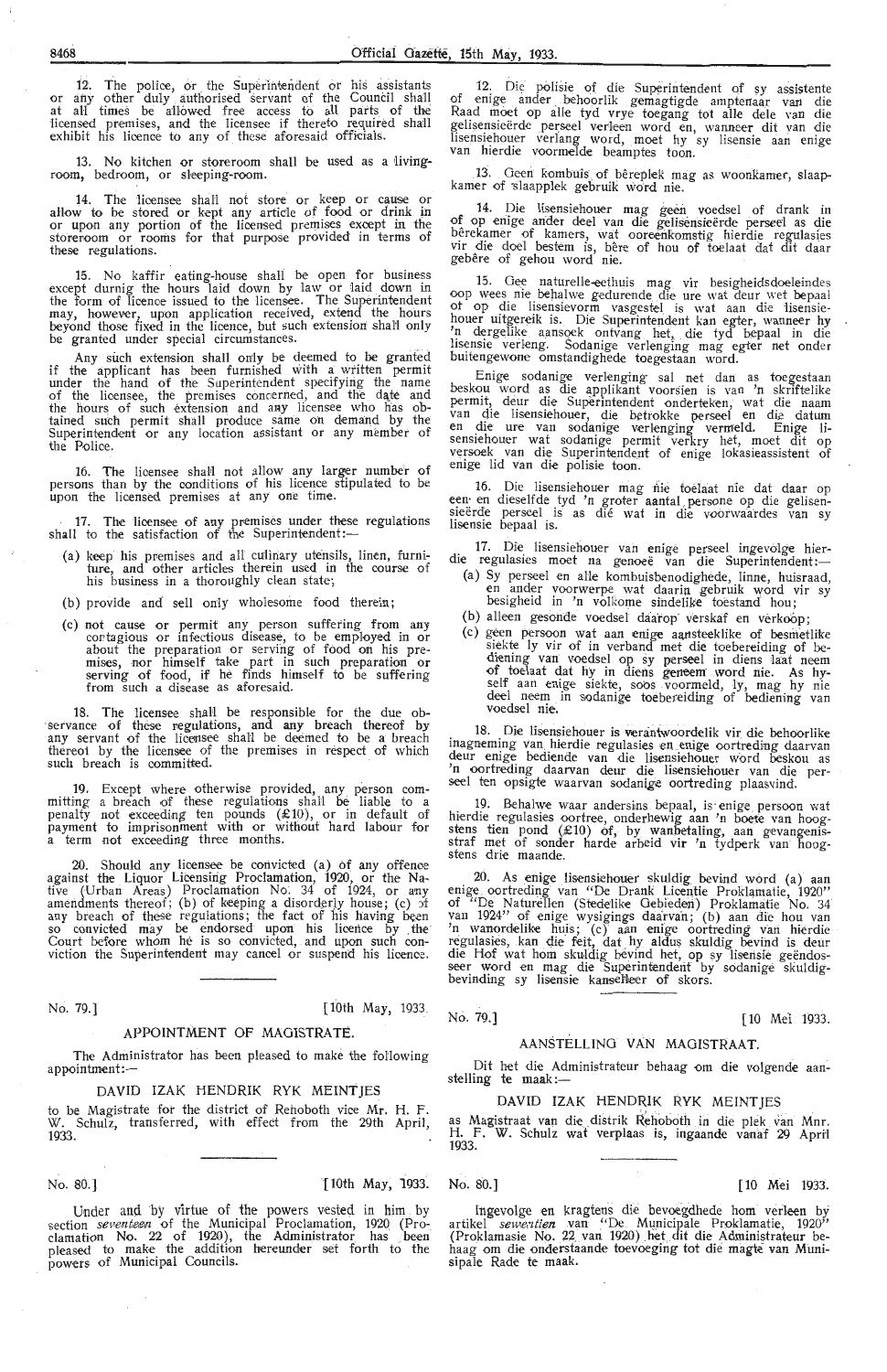#### ADDITION TO POWERS OF MUNICIPAL COUNCILS.

Subject to the approval of the Administrator every Council shall have power and authority in the following matter and thing, namely, the closing against vehicular traffic of any street or any portion of a street for the purpose of ensuring safety of traffic wherever necessary in the opinion of the Council.

No. 81.] [11th May, 1933. No. 81.] [11 Mei 1933.

The Administrator has been pleased under and by virtue of the powers in him vested by Section *twenty-three* of the Diseases of Stock Proclamation, 1920 (Proclamation No. 28 of 1920), to make the following regulation:-

PROHIBITION OF ANIMAL AND VEGETABLE PRODUCTS FROM THE TRANSVAAL PROVINCE OF THE UNION OF SOUTH AFRICA, NORTHERN RHODESIA, SOUTHERN RHODESIA AND THE BECHUANALAND PROTECTORATE.

1. The introduction into this territory from the Transvaal province of the Union of South Africa, Northern Rhodesia, Southern Rhodesia and the Bechuanaland Protectorate of a1'1 animal products, including hides, skins, horns, hoofs, wool, hair, feathers, milk, cream, blood, meat and manure; also all vegetable products, including grass, grass hay, straw, Iucerne hay, mealies, mealie stalks and cobs, kaffir corn and stalks, is prohibited, except by special permission of the Senior Veterinary Officer.

Government Notice No. 40 of the 6th March, 1933, is hereby repealed.

No. 82.] [11th May, 1933.

#### DECLARED DROUGHT STRICKEN AREAS: DISTRICTS OF KEETMANSHOOP AND LUDERITZ.

It is herebv notified for general information that the Magisterial districts of Keetmanshoop and Luderitz have been declared drought stricken areas with effect from the 18th April and the 6th May, 1933, respectively.

#### TOEVOEGNIG TOT MAOTE VAN MUNISIPALE RADE.

Elke Raad het, onderworpe aan die goedkeuring deur die Administrateur, mag en outoriteit in die volgende saak en<br>ding, naamlik, die sluiting van enige straat of enige deel van<br>'n straat vir rytuigverkeer om veiligheid van verkeer te verseker wanneer dit volgens die mening van die Raad noodsaaklik is.

Dit het die Administrateur behaag om die volgende regulasie, ingevolge en kragtens 'die bevoegdhede horn ver1een by artikel *drie-en-twintig* van "De Veeziekten Proklamatie 1920" (Proklamasie No. 28 van 1920), vas te stel..

VERBOD VAN INVOER VAN DIERLIKE EN PLANT-AARDIGE PRODUKTE UIT DIE TRANSVAAL-PRO-VINSIE VAN DIE UNIE VAN SUID-AFRIKA, NOORD\- RHODESIË, SUID-RHODESIË EN DIE BECHUANA-LAND PROTEKTORAAT.

1. Die invoer van alle dierlike produkte insluitende huide, velle, horings, hoewe, wol, haar, vere, melk, room, bloed, vleis en mis sowel as alle plantaardige produkte insluitende gras, grashooi, strooi, lusernhooi, mielies, mieliestronke en<br>mieliekoppe, Kafferkoring en stronke uit die Transvaal-provinsie Yan die Unie van Suid-Afrika, Noord-Rhodesie, Suid-Rhodesië en die Bechuanaland Protektoraat in hierdie Gebied is belet tensy spesiale verlof daartoe van die Hoofveearts ver- kry is.

2. Goewermentskennisgewing No. 40 van 6 Maart 1933 word hierby herroep.

No. 82.] [11 Mei 1933.

#### VERKLAAR AS DROOGTEOETEISTERDE GEBIEDE: DISTRIKTE KEETMANSHOOP EN LUDERITZ.

Hierby word vir algemene inligting bekend gemaak dat die magistraatsdistrikte Keetmanshoop en Luderitz as droogtegeteisterde gebiede verklaar is vanaf 18 April en 6 Mei 1933, respektieflik.

# **General Notices.**

#### (No. 36 of 1933.)

Notice is hereby given, in accordance with Section 199 (6) of the Companies Ordinance No. 19 of 1928, that the name of the undermentioned Company has been struck off the REGISTER, and that the said Company shall, upon publication hereof, be dissolved.

#### P. S. LAMBRECHTS,

Registrar of Companies.

Companies Registration Office, Windhoek, 3rd May, 1933.

# **Algemene Kennisgewings.**

#### (No. 36 van 1933.)

Ooreenkomstig die bepalings van Artikel 199 (6) van die Maatskappye Ordonnansie No. 19 van 1928, word hier-<br>mee kennis gegee dat die naam van die hierondervermelde Maatskappy van die REGISTER geskrap is, en dat die gemelde M.aatskappy by publikasie hiervan, ontbind sal wees.

P. S. LAMBRECHTS,

Registrateur van Maatskappye.

Registrasiekantoor vir Maatskappye, Windhoek, 3 Mei 1933.

| No.<br>No. | Name of Company.<br>Naam van Maatskappy. | Date of Registration.<br>Datum van Registrasie. |
|------------|------------------------------------------|-------------------------------------------------|
| 54.        | The South West African Tins Limited      | 18.1.1926.                                      |
|            |                                          |                                                 |

#### (No. 37 of 1933.)

It is hereby notified for general information that in terms of Section 12 (3) of the Crown Land Disposal Ordinance, 1903 (Transvaal), as amended and applied *to* the Territory of South West Africa, ERVEN NOS. 39, 68, 69, 71, 72, 172, 283, 353 and 354 and PORTIONS "M" and "N", Luderitz Town and Townlands No. 11, situate in the Munici-<br>pality and district of Luderitz, have been reserved for Railway purposes.

#### (No. 37 van 1933.)

Dit word hierby vir algemene informasie bekend gemaak dat, ooreenkomstig artikel 12 (3) van die Kroongrond Beskikkings Ordonnansie 1903 (Transvaal), soos gewysig en<br>op die Gebied van Suidwes-Afrika toegepas, ERWE NOS. 39, 68, 69, 71, 72, 172, 283, 353 en 354 en GEDEELTES "M' en "N", Luderitz Dorp en Dorpsgronde No. 11, gelee in die Munisipaliteit en distrik van Luderitz, vir spoorwegdoeleindes gereserveer is.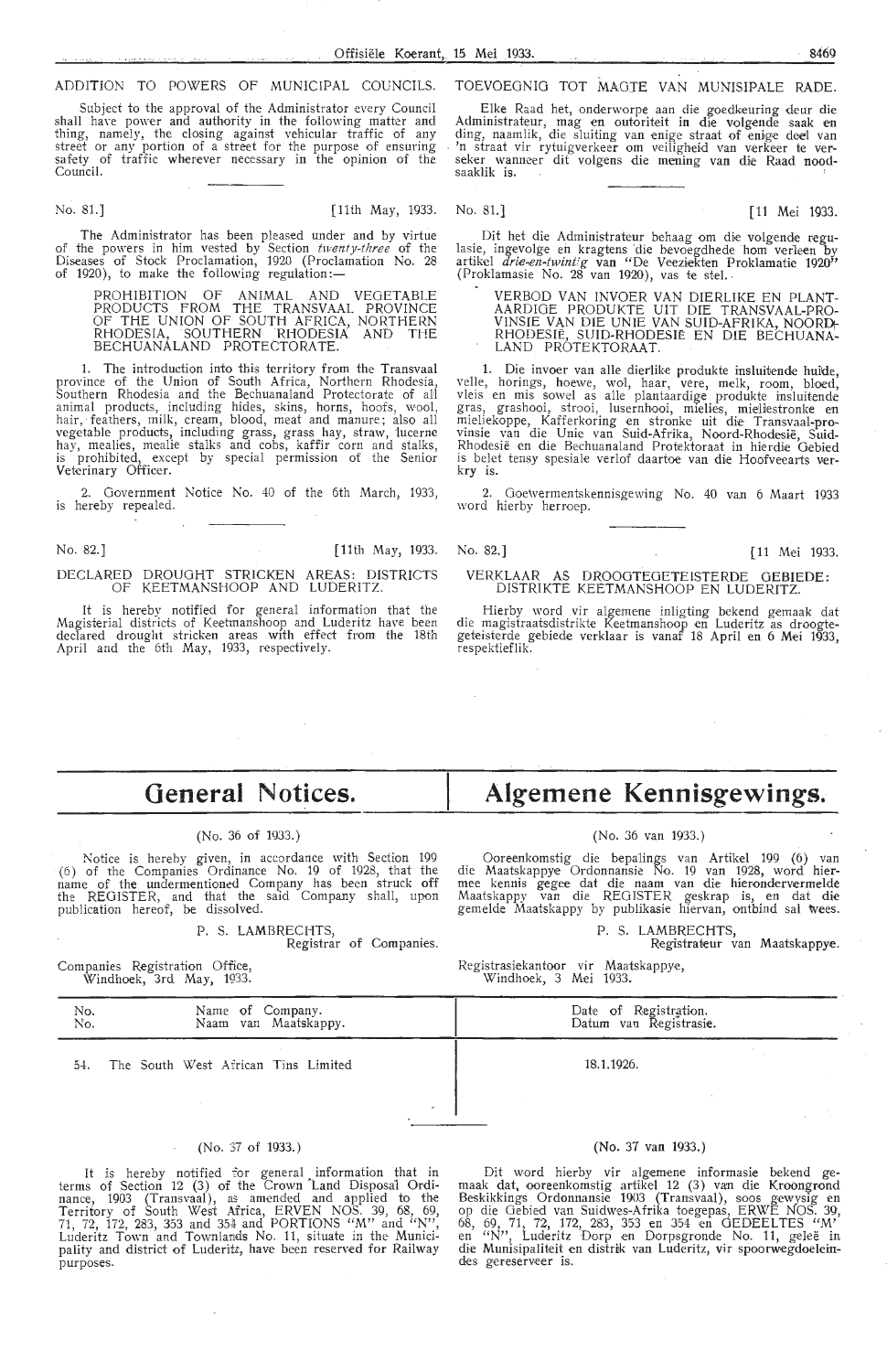# **Advertisements.**

#### ADVERTISING IN THE *OFFiCIAL GAZETTE* OF SOUTH WEST AFRICA.

**1.** The *Official Gazette* will be published on the 1st and 15th day of each month; in the event of either of those days falling on a Sunday or Public Holiday, the *Gazette* will be published on the next succeeding working day.

2. Advertisements for insertion in the *Gazette* must be delivered at the office of the Secretary for South West Africa (Room 46, Government Buildings, Windhoek) in the languages in which they ar•e to be published, not later than 4.30 p.m. on the *ninth* day before the date of publication of *the Gazette* in which they are to be inserted.

3. Advertisements will be inserted in the *Gazette* after the official matter or in a supplement to the *Gazette* a1 the discretion of the Secretary.

4. Advertisements will be published in the *Official Gazette* in the English, Dutch or German languages; the necessary translations must be furnished by the advertiser or his agent. It should be borne in mind however, that the German version of the *Gazette* is a translation only and not the authorised issue.

5. Only legal advertisements are accepted for publication in the *Official Gazette,* and are subject to the approval of the Secretary for South West Africa, who can refuse to accept or decline further publication of any advertisement.

6. Advertisements should as far as possible be typewritten. Manuscript of advertisements should be written on one side of the paper only, and all proper names plainly inscribed; in the event of any name being incorrectly printed as a result of indistinct writing, the advertisement can only be republished on payment of the cost of another insertion.

7. The Subscription for the *Official Gazette* is 20/- per annum, post free in this Territory and the Union of South Africa obtainable from Messrs. John Meinert Ltd., Box 56, Windhoek. Postage must be prepaid by .Overseas subscribers. Single copies of the *Gazette* may be obtained either from Messrs. John Meinert Ltd., Box 56, Windhoek, or from the Secretary for South West Africa at the price of 1/- per copy.

8. The charge for the insertion of advertisements other than the notioes mentioned in the succeeding paragraph is at the rate of 7/6 per inch single column and 15/- per inch double column, repeats half price. (Fractions of an inch to be reckoned an inch.)

9. Notices to Creditors and Debtors in the estates of deceased persons and notices of executors concerning liquidation accounts lying for inspection, are published in schedule fQrm at 12/- per estate.

16. No advertisement will be inserted unless the charge is prepaid. Cheques, drafts, postal orders or money orders<br>must be made payable to the Secretary for South Wesi Africa.

# **Advertensies.**

#### ADVERTEER IN DIE OFFISI ELE KOERANT VAN SUIDWES-AFRIKA.

1. Die *Offisiele K.oerant* sal op die lste en 15de van elke maand verskyn; ingeval een van hierdie dae op 'n Sondag of Publieke Feesdag val, dan verskyn die *Offisielt Koerant* op die eersvolgende werkdag.

2. Advertensies wat in die Offisiële Koerant geplaas moet word, moet in die taal waarin hulle sal verskyn ingehandig word aan die kantoor van die Sekretaris vir Suidwes-Afrika (Kamer 46, Regerings-Geboue, Windhoek), nie later as 4.30 n.m. op die neende dag voor die datum van ver- skyning van die *OffisiiJle K.oerant* waarin die advertensies moet geplaas word nie.

3. Advertensies word in die *Offisiele Koerant* geplaas agter die offisiele gedeelte, of in 'n ekstra blad van die K *oerant,* soos die Sekretaris mag goedvind.

4. Advertensies word in die *Offisiële Koerant* gepubliseer in die Engelse, Afrikaanse en Duitse tale; die nodige vertalinge moet deur die adverteerder of sy agent gelewer word. Dit moet onthou word dat die Duitse teks van die Offisiële Koerant slegs 'n vertaling is, en nie die geoutoriseerde uitgawe is nie.

5. Slegs wetsadvertensies word aangeneem vir publikasie in die *Offisiële Koerant,* en hulle is onderworpe aan<br>die goedkeuring van die Sekretaris vir Suidwes-Afrika, wat die aanneming of verdere publikasie van 'n advertensie **mag**  weier.

6. Advertensies moet sover as moontlik op die masjien geskryf wees. Die manuskrip van advertensies moet slegs op een kant van die papier geskryf word, en alle name moet duidelik wees; ingeval 'n naam ingevolge onduidelike handskrif foutief gedruk word, dan kan die advertensies slegs dan weer gedruk word as die koste van 'n nuwe opneming betaal word.

7. Die jaarlikse intekengeld vir die *Offisiele Koerant*  is 20/-, posvry in hierdie Gebied en die Unie van Suid-Afrika, verkrygbaar van die here John Meinert, Bpk., Posbus 56, Windhoek. Posgeld moet vooruit betaal word deur oorseese intekenaars. Enkele eksemplare van die · *Offisiele Koerant* is verkrygbaar of van die here John Meinert, Bpk., Posbus 56, Windhoek, of van die Sekretaris vir Suidwes-Afrika teen die prys van 1/- per eksemplaar.

8. Die koste vir die opname van advertensies, behalwe die kennisgewings, wat in die volgende paragraaf genoem is, is teen die tarief van 7/6 per duim enkel kolom, en 15/ per duim dubbel kolom, herhalings teen half prys. (Oedeel-tes van 'n duim moet as 'n volle duim bereken word).

9. Kennisgewings aan krediteure en debiteure in die boedels van oorlede persone, en kennisgewings van eksekuteurs betreffende likwidasie-rekenings, wat vir inspeksie le, word in skedule-vorm gepubliseer teen 12/- per boedel.

10. Geen advertensie sal geplaas word nie, tensy die koste vooruit betaal is. Tjeks, wissels, pos- of geldorders moet betaalbaar gemaak word aan die Sekretaris vir Suidwes-A frika.

NOTICE TO CREDITORS AND DEBTORS. ESTATES OF DECEASED PERSONS: Section 46, Act No. 24 of 1913. as applied to South West Africa.

Creditors and Debtors in the Estates specified in the annexed Schedule are ealled upon to lodge their claims with and pay their debts to the Executors concerned within the stated periods calculated from the date of publication hereof.

KENNISGEWING AAN SKULDEISERS EN SKULDENAARS. BOEDELS VAN OORLEDE PERSONE.<br>Artiekel 46, Wet No. 24 van 1913, soos toegepas op Suidwes -Afrika.

Skuldeisers en skuldenaars in die Boedels wat vermeld is in bygaande Bylae \vord versoek om hul vorderings in **te** !ewer en hul skulde te betaal by die kantore van die be trokke Eksekuteurs binne die gemelde tydperke vanaf die datum van publikasie hiervan. '

SCHEDULE - BYLAE.

| Estate No.<br>Boedel No. | ESTATE LATE<br>BOEDEL VAN WYLE       | Within a period of<br>Binne 'n tydperk van | Name and Address of Executor or<br>authorized Agent<br>Naam en Adres van Eksekuteur of<br>gemagtigde Agent |
|--------------------------|--------------------------------------|--------------------------------------------|------------------------------------------------------------------------------------------------------------|
| 1441                     | Lina Auguste Gloeditzsch, born Gotte | 30 days                                    | Hugo Gloeditzsch, c/o F. H. Waldron,<br>Esq., Box 28, Omaruru                                              |
| 1450                     | Music teacher Paul Friedrich Richter | 30 days                                    | Klara Hedwig Richter, born Schaepe<br>Box 188, Windhoek                                                    |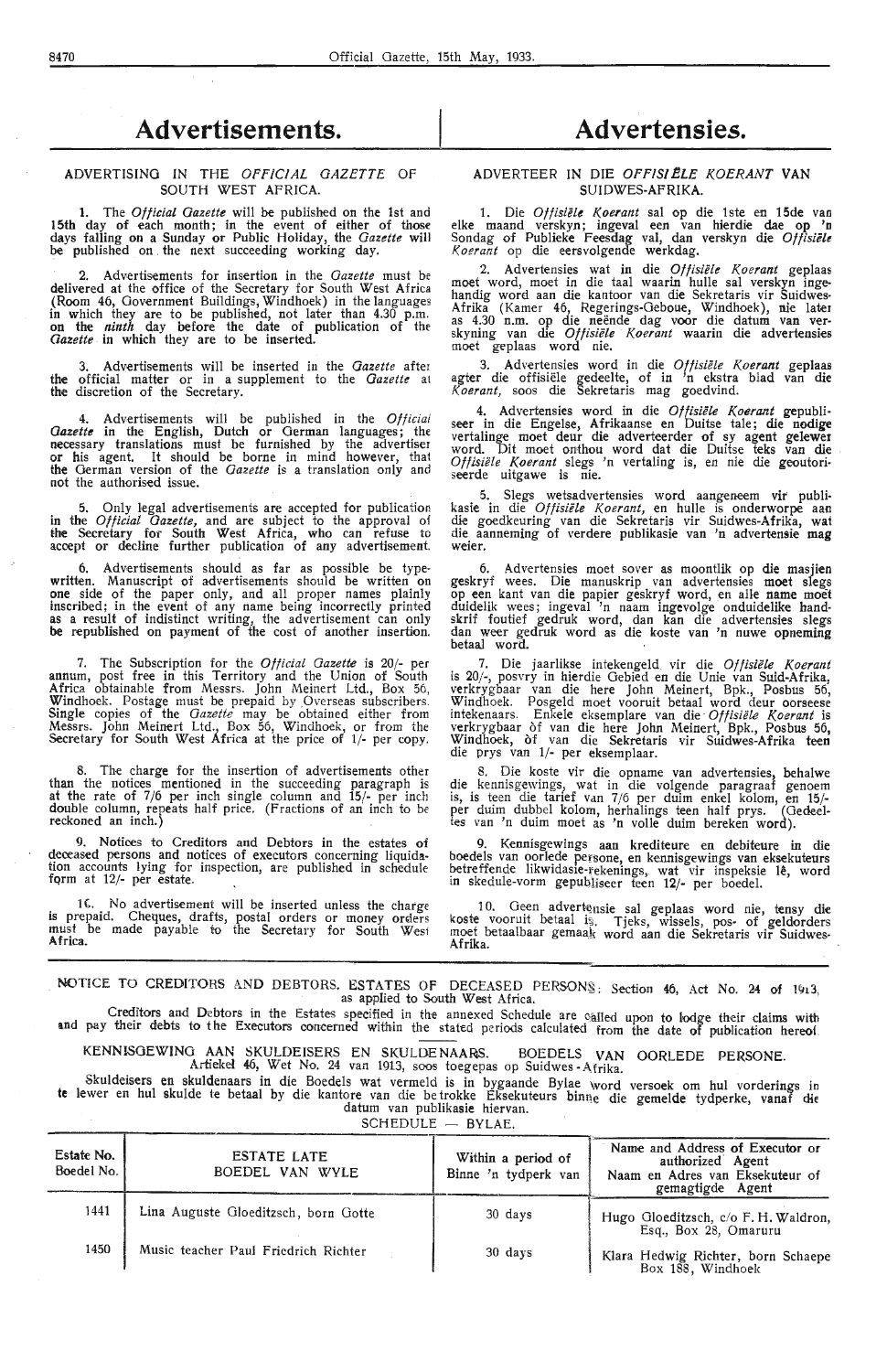NOTICE BY EXECUTORS CONCERNING LIQUIDATION ACCOUNTS LYING FOR INSPECTION: Section to Act No. **24** of 1913, as applied to South West Africa.

NOTICE is hereby given that copies of the Administration and Distribution Accounts in the Estates specified it<br>the attached Schedule will be open for the inspection of all persons interested therein for a period of 21 days Offices of the Master and Magistrate as stated. Should no objection thereto be lodged with the Master during the perioc of inspection the Executors concerned will proceed to make payments in accordance therewith.

#### KENNISGEWING DEUR EKSEKUTEURS BETREFFENDE LIKWIDASIE-REKENINGS TER INSAGE. Artiekel 68, Wet No. 24 van 1913, soos toegepas op Suidwes-Afrika.

Kennisgewing geskied hiermee dat duplikate van die Administrasie- en Distribusierekenings in die boedels vermeld in die navolgende Byla®, ter insage van al die persone, wat daarin belang het, op die kantore van die Meester<br>en die Magistraat, soos vermeld, gedurende 'n tydperk van drie weke (of langer indien spesiaal vermeld) vanaf vermelde datums, of vanaf datum van publikasie hiervan, watter datum die laatste mag wees, sal lê. As geen bes**waa**r daarteen by die Meester binne die vermelde tydperk ingedien word nie, sal die betrokke eksekuteurs oorgaan<br>iot uitbetaling ooreenko<sub>lins</sub>tig vermelde rekenings.

SCHEDULE - BYLAE.

| Estate No.<br>Boedel No. | ESTATE LATE<br>BOEDEL VAN WYLE               | Description of<br>Account<br>Beskrywing van<br>Rekening | Date<br>Period<br>Tydperk<br>Datum | Master<br>Meester | Office of the<br>Kantoor van die<br>Magistrate<br>Magistraat | Name and Address of<br>Executor or authorized Agent<br>l Naam en adres van eksekuteur<br>of gemagtigde agent |
|--------------------------|----------------------------------------------|---------------------------------------------------------|------------------------------------|-------------------|--------------------------------------------------------------|--------------------------------------------------------------------------------------------------------------|
| 1198                     | Johannes Hendrik Coetzee                     | First and Final                                         | $\overline{\phantom{a}}$           | Windhoek          | Maltahoehe l                                                 | J. Orman, Attorney for<br>Executrix, Box 26.<br>Windhoek                                                     |
| 1375                     | George Thomas                                | First and Final                                         | 16.5.33                            | Windhoek          | Omaruru                                                      | Mrs. C. P. Thomas,<br>c/o F. H. Waldron, Esq.,<br>Omaruru                                                    |
| 1096                     | Margarete Mathilde<br>Hedwig von Suchodoletz | First and Final<br>Liquid. & Distrib.<br>Account        | 21 days                            | Windhoek          |                                                              | C. R. C. Fisher, c/o Justiz-<br>rat Dr. A. Stark,<br>Box 37, Windhoek                                        |

#### NOTICE

is hereby given that 14 days after publication hereof, application will be made to the Magistrate, Otjiwarongo, for a<br>transfer of the General Dealer's Licence held by ANNA<br>transfer of the General Dealer's Licence held by A ELLI KLEIN at Erf No. 28 in the township of Otjiwarongo to FRIEDRICH SAENGER, who will carry on the business at the said Erf. H. F. HANNA,

Otjiwarongo, 3rd May, 1933.

Attorney for the Parties.

#### ELECTION Of EXECUTORS AND TUTORS.

The Estates of the persons mentioned in the attached schedule being unrepresented, notice is hereby given to the surviving spouse (if any), next-of-kin, legatees, and creditors, and-in cases where the meeting is convened for the election of Tutors-to the paternal and maternal relatives of the minors, and to all others whom these presents may concern, that meetings will be held in the several Estates at the times, dates, and places specified for the purpose of selecting some<br>person or persons for approval by the Master of the High Court of South West Africa as fit and proper appointed Executors or Tutors, as the case may be. Meetings at Windhoek will be held before the Master, and in other places before the Magistrate.<br>R. de B. STEYN,

*Master of the High Court of South West Africa.* 

#### VERKlESING VAN EKSEKUTEURS EN VOOGDE.

Aangesien die Boedels van die persone, vermeld in die aangehegte lys, nie verteenwoordig is nie, word hiermee kennis gegee aan die nagelate eggenoot (as daar een is) erfgename, legatarisse en skuldeisers, en—in gevalle waa tot die verskillende boedels op die vennelde tye, datums en plekke gehou sal word vir die doel om 'n persoon of persone te kies vir goedkeuring van die Meester van die Hooggeregshof van Suidwes-Afrika as geskik en bekwaam om deur horn as eksekuteurs of voogde, soos die geval mag wees, aangestel te word. Byeenkomste te Windhoek word voor die Meester, en in ander plekke voor die Magistraat, gehou.

> R. de B. STEYN, *Meester van* **die** *Hooggeregshof van Suidwes-A.irika.*

SCHEDULE - BYLAE.

| Registered<br>Number<br>of Estate<br>Geregistr.<br>Nommer<br>van Boedel | Surname<br>Famielienaam | Name of the Deceased<br>Christian Name<br>Naam van Oorledene<br>Voornaam | Occupation<br>Beroep  | Date and Place<br>of Death<br>Datum en plek<br>van oorlyde | Date and Time<br>of Meeting<br>Datum en tyd<br>yan byeenkoms | Place<br>of Meeting<br>Plek van<br>byeenkoms | Meeting Con-<br>vened for<br>election of<br>Byeenkoms<br>belê vir ver-<br>kiesing van |
|-------------------------------------------------------------------------|-------------------------|--------------------------------------------------------------------------|-----------------------|------------------------------------------------------------|--------------------------------------------------------------|----------------------------------------------|---------------------------------------------------------------------------------------|
| 1447                                                                    | Maag                    | Alfons                                                                   | Veterinary<br>Surgeon | 26/1/1933.<br>Ebingen,<br>Germany                          | $2.6/1933$ ,<br>$10$ a.m.                                    | Okahandja                                    | Executor                                                                              |
| 1449                                                                    | Gentz                   | Paul Bernhard                                                            | Boer                  | 21/4/1933,<br>Streitdam,<br>Aroab                          | $8/6/1933$ ,<br>$10 \,$ v. m.                                | Aroab                                        | Eksekuteur                                                                            |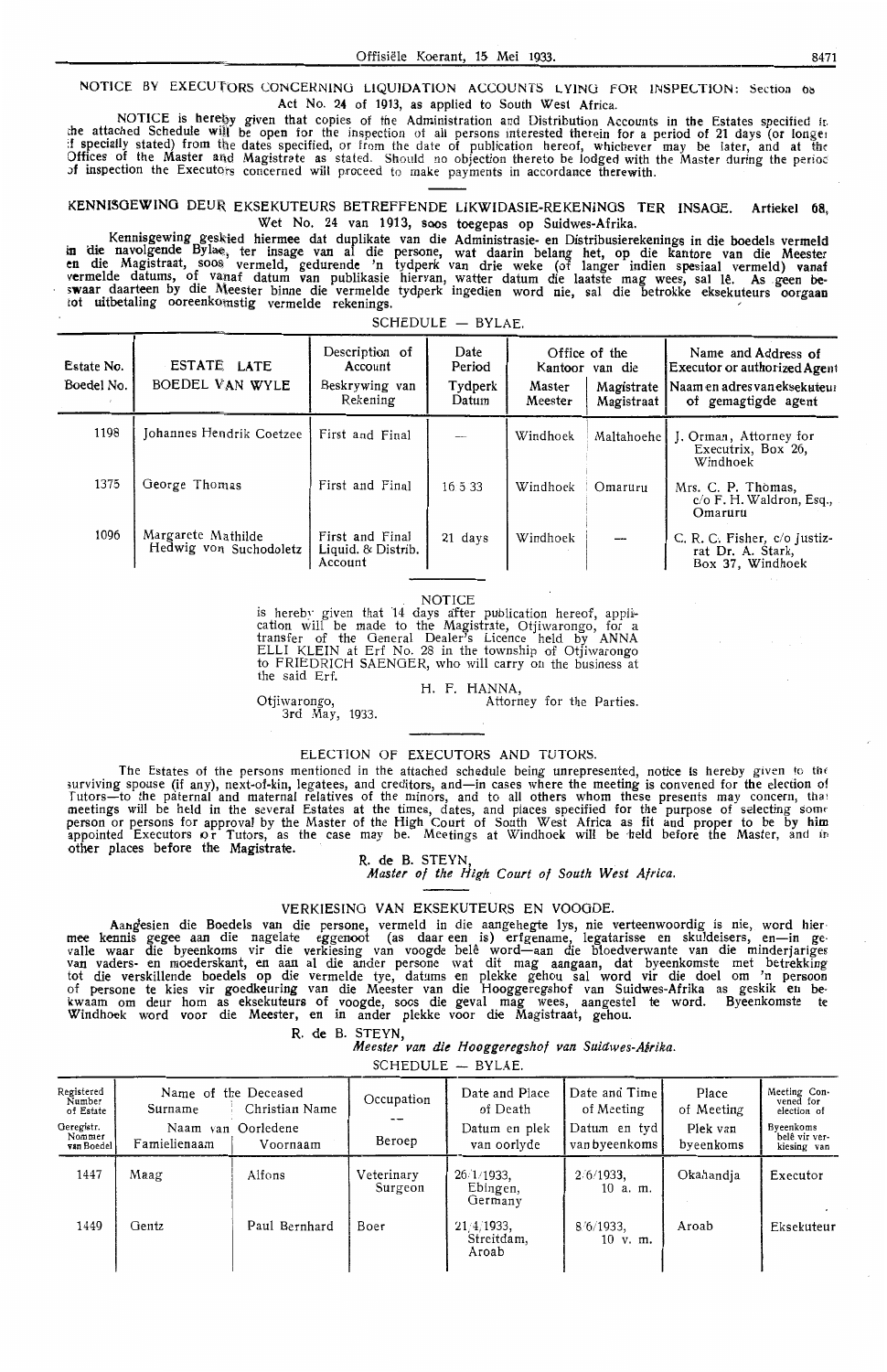NOTICES OF TRUSTEES AND ASSIGNEES. Pursuant to Sections *forty* and *forty-one* of the Insolvency Act, 1916, as applied to South West Africa.

Notice is hereby given that a meeting of creditors will be held in the Sequestrated or Assigned Estates mentioned in the subjoined Schedule on the dates, at the times and places, and for the purposes therein set forth. Meetings in Windhoek will be held before the Master; elsewhere they will be held before the Magistrate.

KENNISOEWINGS VAN KURATORS EN BOEDELBEREDDERAARS. Ingevolge artiekels *veertig* en *een-en-vurtii*  van die lnsolvensiewet 1916, soos op Suidwes-Afrika toegepas.

Hiermee word kennis gegee dat 'n byeenkoms van skul deisers in die gesekwestreerde of afgestane Boedels, ver- meld in die onderstaande Bylae op die datums, tye en plek ke en vir die doeleindes daarin vermeld, gehou sal word In Windhoek sal die byeenkomste voor die Meester en in ander plekke voor die Magistraat gehou word.

Form No. 4. */ Formulier No. 4.* SCHEDULE - BYLAE.

| No. of<br>Estate  | Name and Description<br>of Estate         | Whether<br>Day, Date and Hour of Meeting<br>Assigned or<br>Place of Meeting<br>Dag, Datum en Uur van<br>Sequestrated<br><b>Byeenkoms</b><br>Of Boedel |          | Plek van      |             | Object of Meeting |                                                                      |
|-------------------|-------------------------------------------|-------------------------------------------------------------------------------------------------------------------------------------------------------|----------|---------------|-------------|-------------------|----------------------------------------------------------------------|
| No. van<br>Boedel | Naam en Beskrywing<br>van Boedel          | Gesekwestreer<br>of Afgestaan is                                                                                                                      | Day/Dag  | Date<br>Datum | Hour<br>Uur | <b>Byeenkoms</b>  | van Byeenkoms<br>Doel                                                |
| 405               | Rudolf Gramowsky.<br>a farmer of Windhoek | Assigned                                                                                                                                              | Saturday | 27/5/33       | 10 a.m.     | Windhoek          | To prove the claim of<br>the Land and Agri-<br>cultural Bank of SWA. |

NOTICES OF TRUSTEES AND ASSIGNEES. Pursuant to Section *ninety-six*, Sub-section (2), of the Insolvency Act, 1916, as applied to South West Africa.

Notice is hereby given that the liquidation accounts and plans of distribution or/and contribution in the Estate-& mentioned in the subjoined Schedule will lie open at the offices therein mentioned for a period of fourteen days, or<br>such longer period as is therein stated, from the date mentioned in the Schedure or from the date of publ

KENNISOEWINO VAN KURATORS EN BOEDELBERE DDERAARS. Ingevolge Artiekel *s6s-en-neentig,* Onderartiekel (2) van die Insolvensiewet 1916, soos op Suidwes-Afrika toegepas.

Kennis word hiermee gegee, dat die likwidasiere kenings en state van distribusie of/en kontribusie in die boedels, vermeld in aangehegte Bylae, vir inspeksie deur skuldeisers in die vermelde kantore, gedurende, 'n tyd**perk** . van veertien dae of 1,oveel laitger, soos daarin vernield, vanaf die datum, in die Bylae vermeld, of vanaf die datum van publikasie hiervan, watter datum die laaste mag wees, sal lê.

*Form No.* 6. / *Formulier No.* 6. SCHEDULE - BYLAE.

| No. of<br>Estate<br>No. van<br>Boedel. | Name and Description of Estate<br>Naam en Beskrywing van Boedel                                                  | Description of Account<br>Beskrywing van<br>Rekening | Offices at which Account<br>will lie open<br>Kantore waar Rekening vir<br>inspeksie sal lê | Date from which<br>Account will lie<br>open<br>Datum vanaf wan-<br>neer Rekening vir<br>inspeksie sal lê |             |
|----------------------------------------|------------------------------------------------------------------------------------------------------------------|------------------------------------------------------|--------------------------------------------------------------------------------------------|----------------------------------------------------------------------------------------------------------|-------------|
|                                        |                                                                                                                  |                                                      | Master<br>Meester                                                                          | Magistrate<br>Magistraat                                                                                 | From<br>Van |
| 382                                    | Windhoek Sales Stores -<br>John Alfred Winson and<br>Victor Woolfson - trading as<br>general dealers of Windhoek | First and Final<br>Liqu. & Distr. Account            | Windhoek                                                                                   |                                                                                                          | 15/5/33     |

#### IN THE MATTER OF THE HUMDIGAMS TIN MINING COMPANY, LIMITED (in VOLUNTARY LIQUIDATION) NO. C.P. 82.

In terms of an Order of the High Court of South West Africa dated the 2nd day of December, 1932, as implemented by instructions from the Master of the said Court in terms of the said Order, notice is hereby given that a meeting will be held before the said Master at Windhoek at 10 a.m. on Saturday the 27th day of May, 1933, at which all persons resident in this Territory who have claims against the above Company, and all persons not resident in this Territory who have claims against the Company which accrued in this Territory, are hereby ,called upon to prove their several claims in accordance with the laws of this Territory, such claim accompanied by the requisite affidavit of proof of debt to be lodged with the said Master twenty-four (24) hours before the time of the meeting.

Dated at Windhoek this 1st day of May, 1933.

H. J. LAMB,

Voluntary Liquidator, c/o Justizrat Dr. A. STARK, P.O. Box 37, Kaiser Street, WINDHOEK.

#### NOTICE.

Notice is hereby given that fourteen days after publication hereof application will be made to the Magistrate of Okahandja for the transfer of the General Dealer's Licence of ERNST ROSEMUND, Erf No. 79, Okahandja, to BRUNO LILLEIKE.

Okahandja, 13th May, 1933.

#### SWORN APPRAISER.

#### CERTIFICATE OF APPOINTMENT.

By virtue of the authority vested in me by Section 10 of the Administration of Estates Act, 1913, I have appointed

ALEC ELIAS RISSIK, Esquire, of P.O. Box 90, Keetmanshoop, to act as Sworn Appraiser for the Districts of Keetmanshoop and Warmbad, with headquarters at Kalkfontein for Warmbad District.

#### R. STEYN,

Master of the High Court.

Office of the Master of the High Court of South West Africa;

Windhoek, this 26th day of April, 1933.